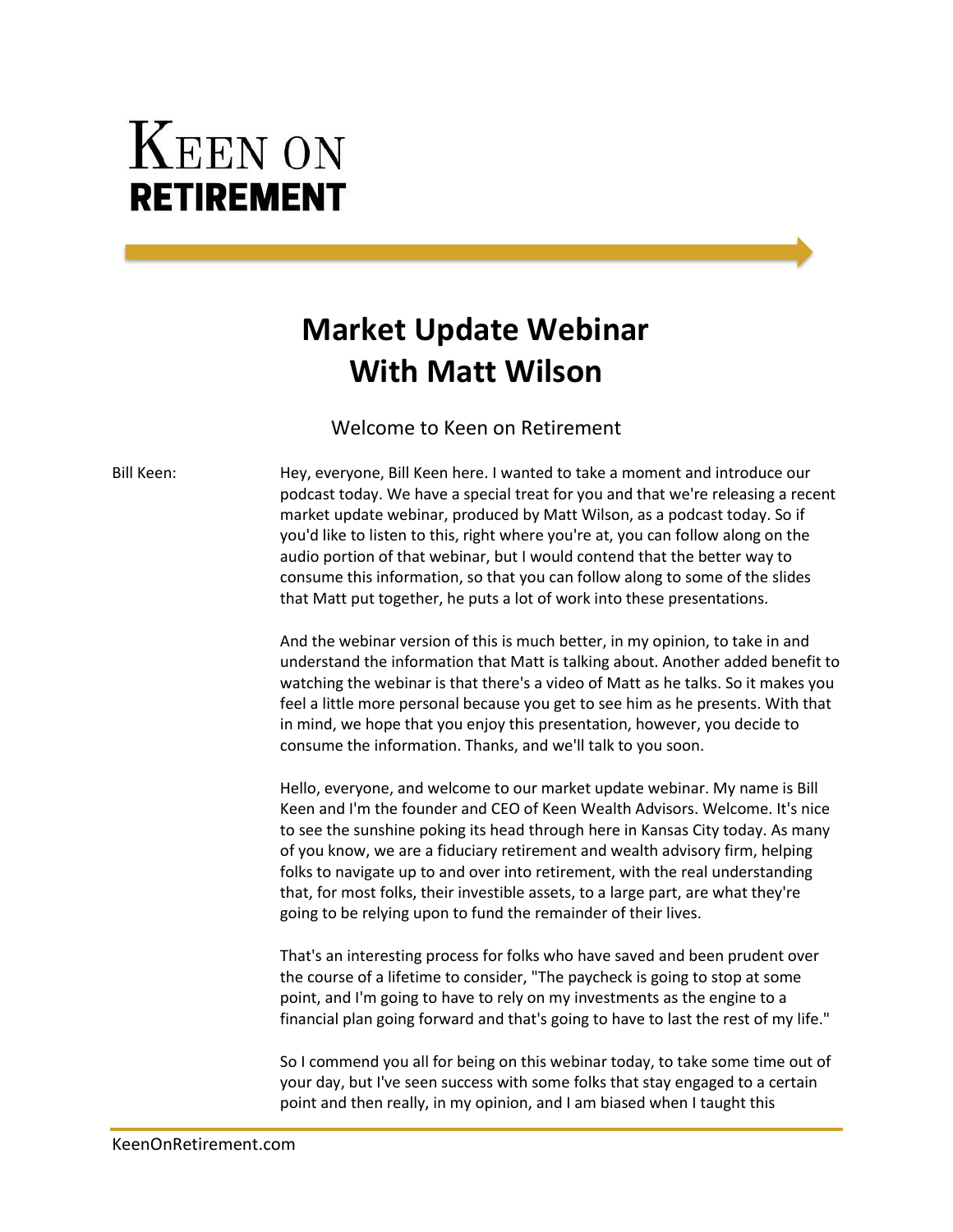information, is that when partnering with a fiduciary advisory team that you know is paying attention to the things, exactly like we're going to be talking about today, that has created and produced success for folks over time.

Now, today, we're going to talk about the stock market. We're going to talk about the economic environment that we're in. We're also going to talk about federal reserve policy. Then we're going to go into what happened in Q4, and Q4 of last year did get some folks' attention, but then what happened in Q1. And then I would contend more importantly where we are headed now. We're not attempting to make you an economist or portfolio managers, but for those that do have an interest, we want to provide you with the look at the items that we watch closely in our firm each day.

These items do provide the framework that shapes our investment allocations and recommendations. So my speaker for today is Matt Wilson. Matt and I worked together for over 17 years. He is a managing director of Keen Wealth Advisors and the firm's chief investment officer. And for those of you that listen in to the Keen On Retirement podcast, you know that Matt's a regular guest on that podcast and I really try to pick his brain on that show about the issues he'll be talking about today.

For those of you that have attended our presentations, holiday breakfast each December, Matt does a fantastic job. You know that he takes complex issues and presents them in a way that's understanding and interesting. He uses charts and graphs to demonstrate what he's thinking and this webinar format is again as a wonderful format using technology to be able to allow you to follow along on your screen while he's presenting and hell even go through as he's speaking and presenting and highlights certain things on the slides to point out what's he's trying to demonstrate.

So this is a great format for this type of a presentation. I did want to let you all know there will be a replay available of this, shortly after the presentation is concluded. So if you wanted to see a replay, you can or you want to forward that onto someone you think may be interested in that. Then also one last thing, we do have our open house. Many of you have attended our open house in the past, that's coming up on June 5th, here at our offices. We have the same thing, the Jack Stack BBQ, the band, the tents. I guess, more importantly, the Sheridan's ice cream, but that's part of it and a lot of fellowship and good camaraderie.

So mark your calendars for that if you haven't seen that notice already come through. We have a lot of clients of the firm on the webinar today and I just wanted to say welcome and it's an honor and a privilege to be your advisor and to be on the journey with you. It's something next to family and health. We know that the money part of things is very important topic and we take it very seriously. So with that, Matt, I'll turn it over to you, sir. Thank you.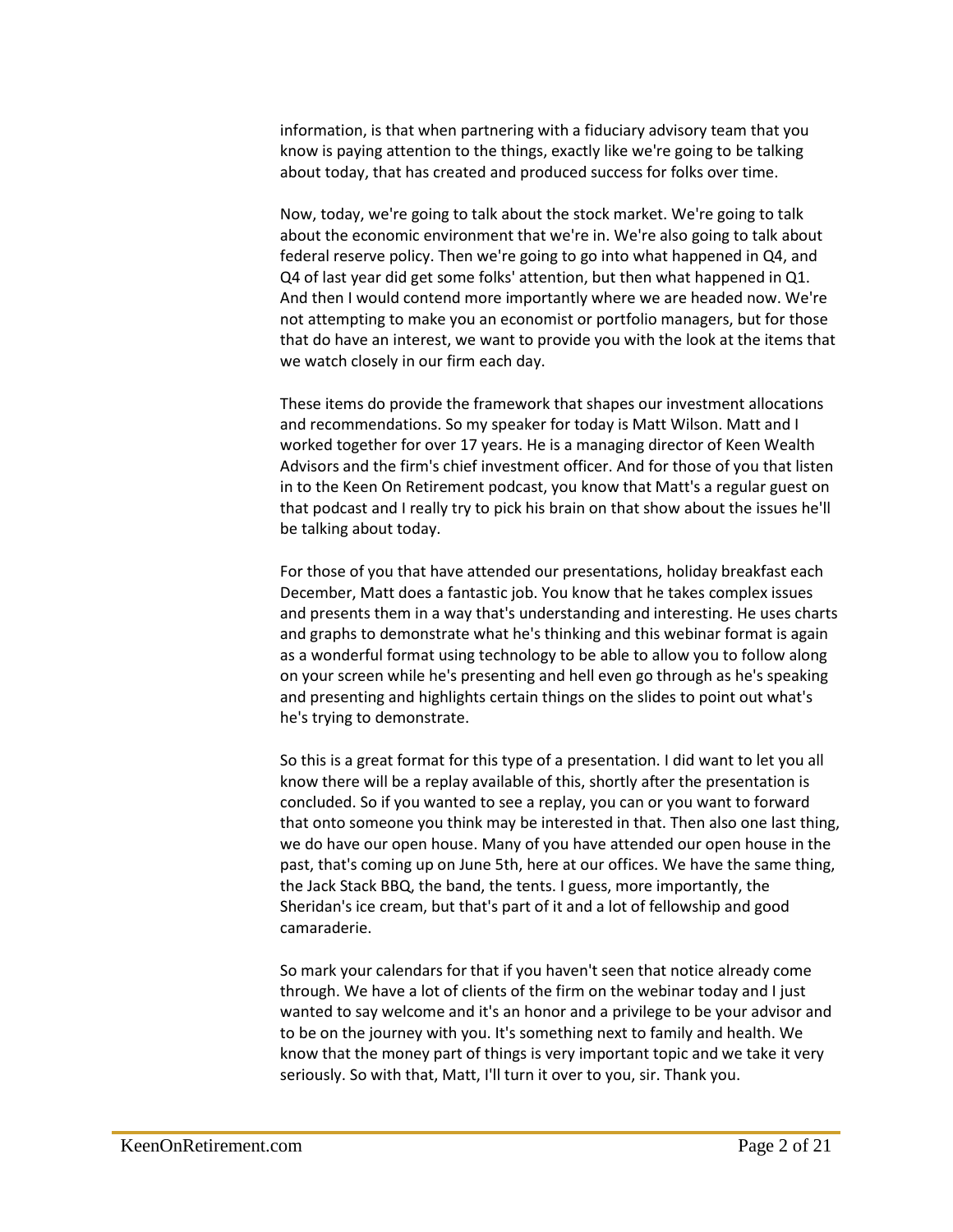Matt Wilson: All right. Thank you. We've got a lot of info to cover today and I do enjoy this format because I'm able to share with you a lot of charts and graphs and explain the concept that ... It can be a little complex at times. There's a section for questions, and we'll just compile those throughout today's presentation and then, at the end, time permitting, we will answer those questions. So there's a spot for you to enter those in.

> Now, we're going to cover these different topics today. We're going to go over the stock market, talk about the economic environment here in the United States and then what the Fed policy is and then where we're headed. So just to kick it off, what has been happening here in the stock market? Essentially, we're back to risk on and what means is that stock values have gone up. They've performed well since the beginning of the year. A lot of different things have happened that cause that, but I think that we're back to fair valuations when it comes to the stock market.

These are some headlines that we've actually had since the beginning of the year and one of the ones that I think is interesting is this cover of Barron's Magazine and this just came out just a month ago and it just says, "This bull market has no expiration date." It's always interesting when we have media talking about how great things are. Some might say that is contrarian indicator and we do pay attention to that once things maybe get a little bit irrational or a little bit too much exuberance, so to speak.

Here is a graph of stock market with some different headlines going back to 2015, and you can see I pointed out some pullbacks on here. But what I want to show here is, one is volatility it's not something to be afraid of. It's actually a feature of the markets, not something that is a bug. Volatility is here to stay and even when we have advancing markets, we're going to continue to have volatility. But just recently, so here you can see this is where I've got my cursor highlighting the peak in September 2018. Shortly after we entered Q4, the chairman of the Federal Reserve, Jerome Powell, he said, "We are a long way from neutral."

And basically what he means when he says that is that we're going to continue raising rates and what the market looked at that said, they, the Fed doesn't get it, and the Fed is going to push this economy into a recession. I have some charts to show you what I mean by that but essentially, what the market was looking at is they're going to invert the yield curve. They're going to push shortterm rates too high it's going to go higher than long-term rates, and that's going to tighten credit here, in the US, which is going to slow down the economy and that's really what the market was reacting to.

Now, in addition to that, there was deceleration of earnings. So earnings' growth in 2018 was very strong but then in 2019, expectations are to slow down. Now, it's to slow down not to go negative, but just to slow down. Now, after Powell had his talk in October, markets reacted negatively, all the way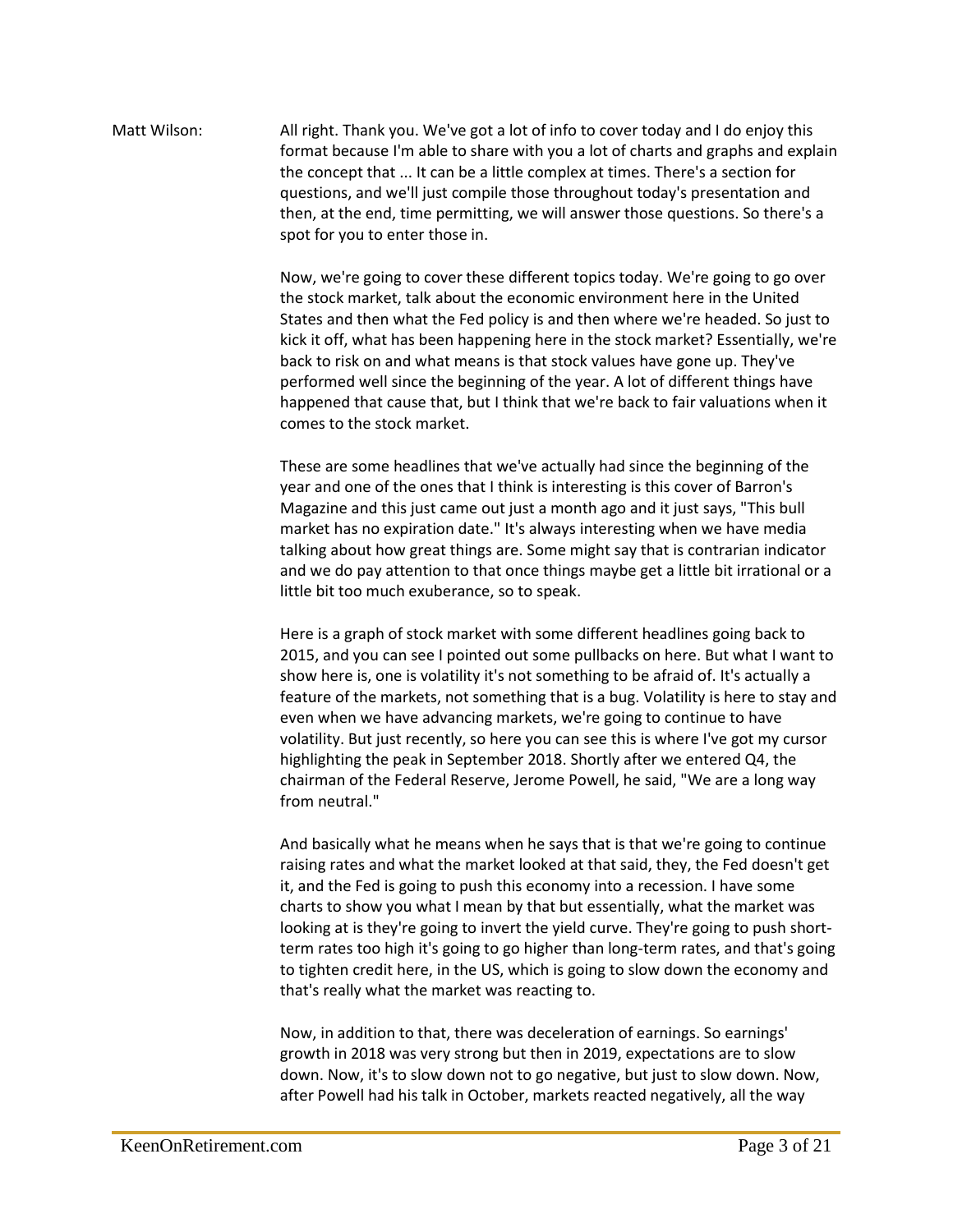down to then another Fed meeting in December, which, again, they raised rates again, said they're targeting 3% and markets, definitely, didn't like that.

Bottomed here in December, actually Christmas Eve, 12/24/2018, and then since then, we've had a nice recovery and actually since this chart's been created, we are back at old-time highs. A lot of that driven by, again, by the Fed, where Powell said, in January that essentially he admitted to getting it wrong, "We got it wrong. We're backing off our call for 3% rates. We're paying attention to the yield curve and we're not purposely going to invert it." So market is definitely like that. So a little bit of here's what's happened over the last six months or so.

The other aspect that happened, we watch the trends of the market very closely and what I've got here, this is actually going back to 2009, last 10 years, we have the S&P 500 and then I have two lines on here. The blue line is the 50-day moving average and the red line is the 200-day moving average. These are just indicators of the direction of stock prices and what we look for are these concepts called golden crosses and death crosses. And yeah, they're widely followed, so they get a lot attention in the media but a golden cross is represented by gold arrows and that is when the 50-day moves up above the 200-day moving average.

So you can see when that happens and typically when that happens, and this is, you can go back many decades and look at these points when this has happened, has led to a sustained advancing markets. Now, on the flip side, we have death crosses, which are represented by the black arrows and that is when the 50-day moving average moves below the 200-day moving average. We do watch those. Now, those don't necessarily indicate that we are headed into a recession or indicate that we're headed for significant volatility.

It does mean there might be some short-term volatility, but when we are experiencing a strong economy and an advancing economy, these death crosses tend to be very short lived and rebounces to the upside, which, again, over the last decade, you can see how, yes they did cause some short-term market downturns but all alleviated themselves to the upside. They are, again, widely followed, but it is an indication that risk is back on, that stocks are in favor again, trends are in our favor.

Now, what drives stock prices over time? We get this question a lot. Now, here's what I've got. This is a log scale of the stock market and this goes back to 1991. So this red line is the S\$P 500 with dividends reinvested. The black line is just the S&P 500 total ... I'm sorry, just price return index. So that's not with the dividends reinvested. What I've drawn here is just a trend line. This gray line, this is just from point to point. Now, this is again on the S&P 500 total return index, so with dividends reinvested.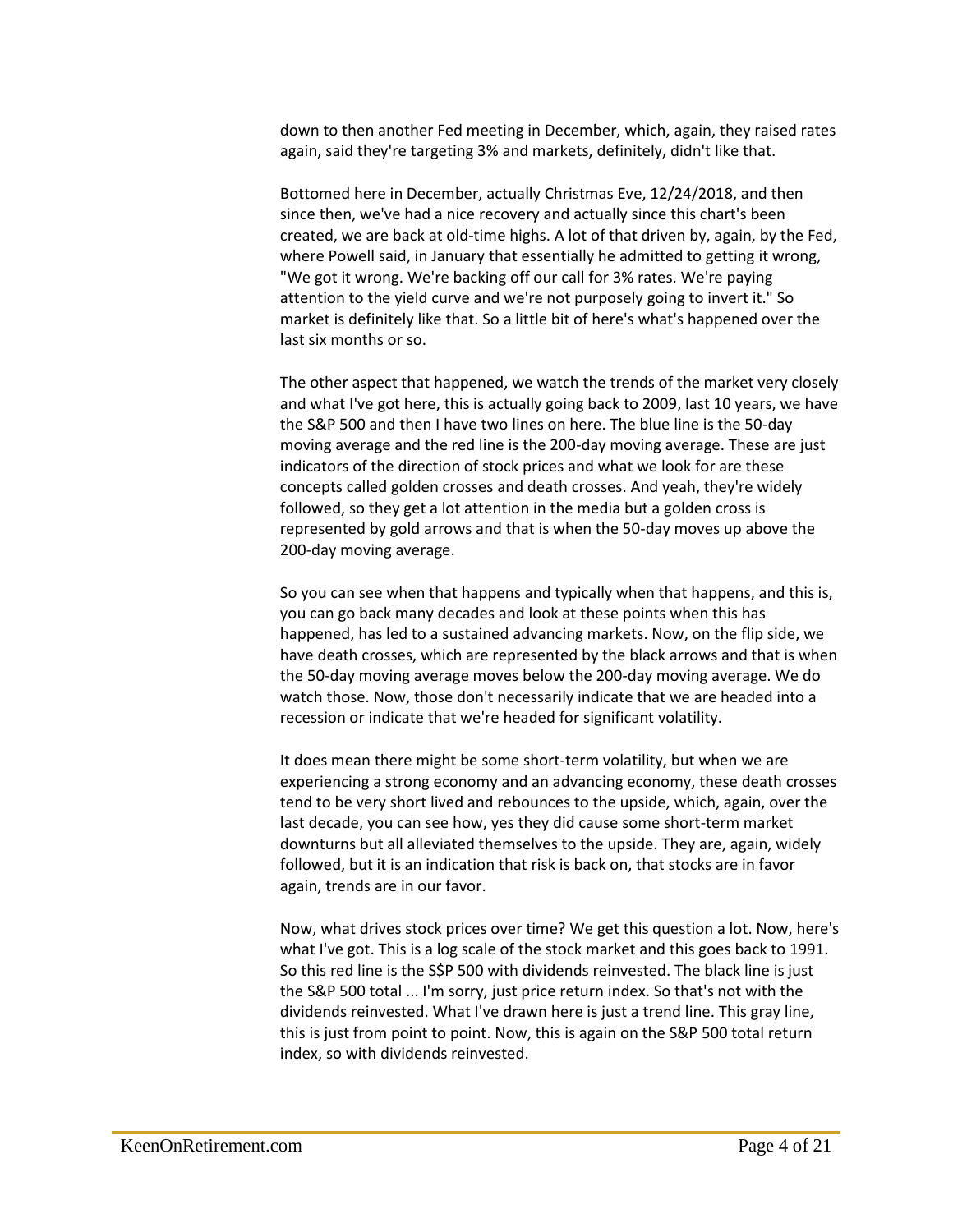Just even going back to 1991, you can see we're back on path of a 10% growth rate and going back to 1926, data has supported that stock prices on average, on about 10% a year, and there's even data going back to early 1800s which supports that as well. That long-term stock market grows at about 10% a year. And what this trend line, the reason I show this is because I believe we are back to fair valuations. So what would get us concerned is when stock prices are high above this trend line. When I put this in a format like this, you can clearly see that stock prices in the late '90s were well above the long-term trend. You can see they decoupled.

It got very extended from 1995 all the way up into 2000, meaning that stock prices were advancing much faster than history would suggest that they've done in the past. And then you can also see then there's periods where stock prices get significantly below that long-term trend, like we saw in 2008, 2009. And then the recovery since then has just brought us back to that long-term trend. I think, occasionally, when people maybe take a step back and they look at the market and they hear about ...

The stock market in the US is advanced 400% since March of '09 and some people might actually show a chart or they might see a chart online. And one, the reason I put this in a log scale is because this is actually how you should be looking at stock charts, but many charts are shown in an arithmetic scale, which just shows almost a parabolic move higher, which scares people. They believe, "This can't last. This has to end and it's going to end a very dramatic fashion that we're not going to like."

But when you actually put this in the correct scale and you look at where we are on our long-term trend path, we aren't significantly higher or lower than where we should be from a long-term trends basis. So stock prices are right on track. Now, that doesn't mean, and I'm going to probably say this throughout the presentation, there won't be volatility because there's always volatility, but you don't see a significant risk because of overheated markets or overvaluation.

Now, this next line, this is on just the price return. So without dividends reinvested, the markets earned about seven and a half percent a year on a price return basis. The reason I point this out is because of my next slide, what I'm going to show here is what drives earnings growth. So, we know that stock prices grow at about 10% a year, well, what drives that? Earnings drive stock price appreciation. So it's just the profitability of corporations here in the United States.

This is a graph of the S&P 500 earnings and I've got up in the right-hand side here, 2019 estimates and then 2020 estimates. This earnings graph mirrors the seven and a half percent growth rate on the price return index, which is, you take a step back and you think about it, it's like, "Okay, if earnings are growing at seven and a half percent a year, price appreciation should be seven and a half percent a year," which it is. We are on that same trajectory. Now, of course,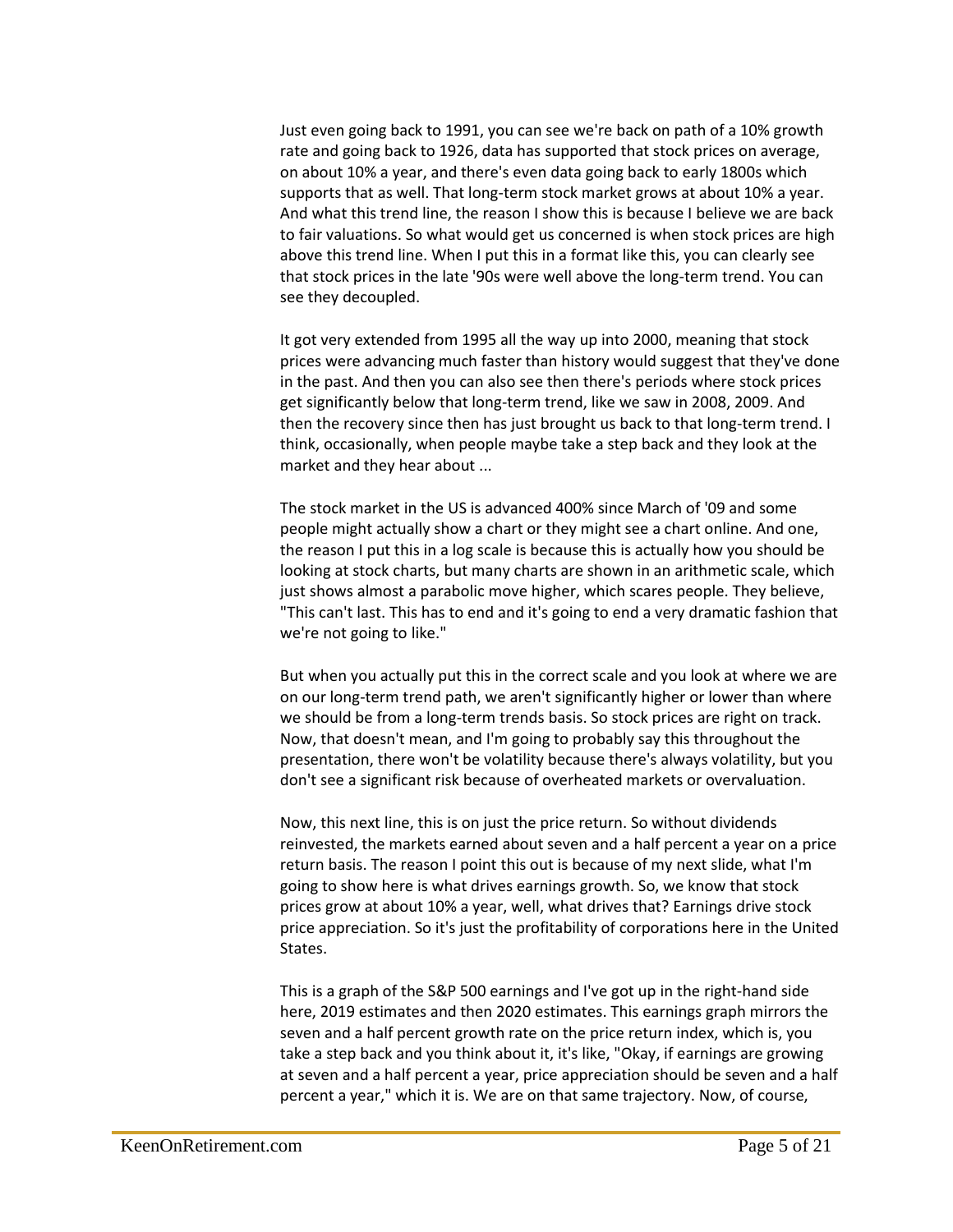things don't come in a straight line. We're going to have some volatility around these growth curves, but you can see we're right on that growth curve.

And again, earnings will get higher or lower than those long-term trends in certain periods, but we are still back just on track for that long-term trend. When you look at 2019 and 2020, still in that same trajectory. Now, this is a 2018 earnings. Earnings in 2018 were up 23%. So as I mentioned earlier, part of the volatility in Q4 of 2018 was around the expectation that earnings growth isn't going to continue at that rate, earnings have decelerated and the expectation for 2019 is about a 3% growth. And then going into 2020, we're looking at about 12% a projection for earnings growth.

Again, here's S&P 500 earnings with the projected numbers in 2019 and 2020, and then what I've plotted is now the S&P 500 on top of that in the black line. So now you can see just how clear that correlation is between stock prices and earnings. We say that a lot, in a lot of our one-on-one meetings and also in our presentations that the number one driver of stock prices, future values in the stock market, is corporate earnings and this graph does, I think, a very good job of showing that correlation.

What we have here now is within what drives that growth rate. So if we look at, "Okay, we can see that the stock market is driven by corporate earnings." Well, what drives corporate earnings? Here I've got a measure of the economy. This is nominal GDP and nominal GDP is before inflation is taken out. Nominal GDP has been growing at five and a half percent a year and then real GDP on this graph has been growing at 3% a year. Here is now corporate sales. So these are sales per share of the S&P 500 in the red line and again, you can see sales. So that's top line revenue follows nominal GDP.

And so as we measure, "Okay, well, then what drives stock prices?" Earnings drives stock prices. "What drives earnings?" We can see GDP drives earnings and these have been on a growth path here since the recession ended in 2009. So just to recap that section on the stock market. So stock prices are driven by earnings and earnings are driven by GDP. So we've got this framework that we're going to continue to work through, throughout the presentation, to really help you understand the economic machine that really drives the stock market here in the United States.

So, now let's go into the economic environment because what I want to now show you is then how do we expect earnings to grow based on what we expect GDP to grow at? So here is just a graph of real gross domestic product in the US, so that's all the goods and services that were produced. Net of inflation, we're at about \$19 trillion and on this graph, all the gray bars ... And anytime you see a gray bar in any of the graphs, that's represented by a recession under these gray areas here. What you'll see is, in a GDP, GDP slows down during these recessions.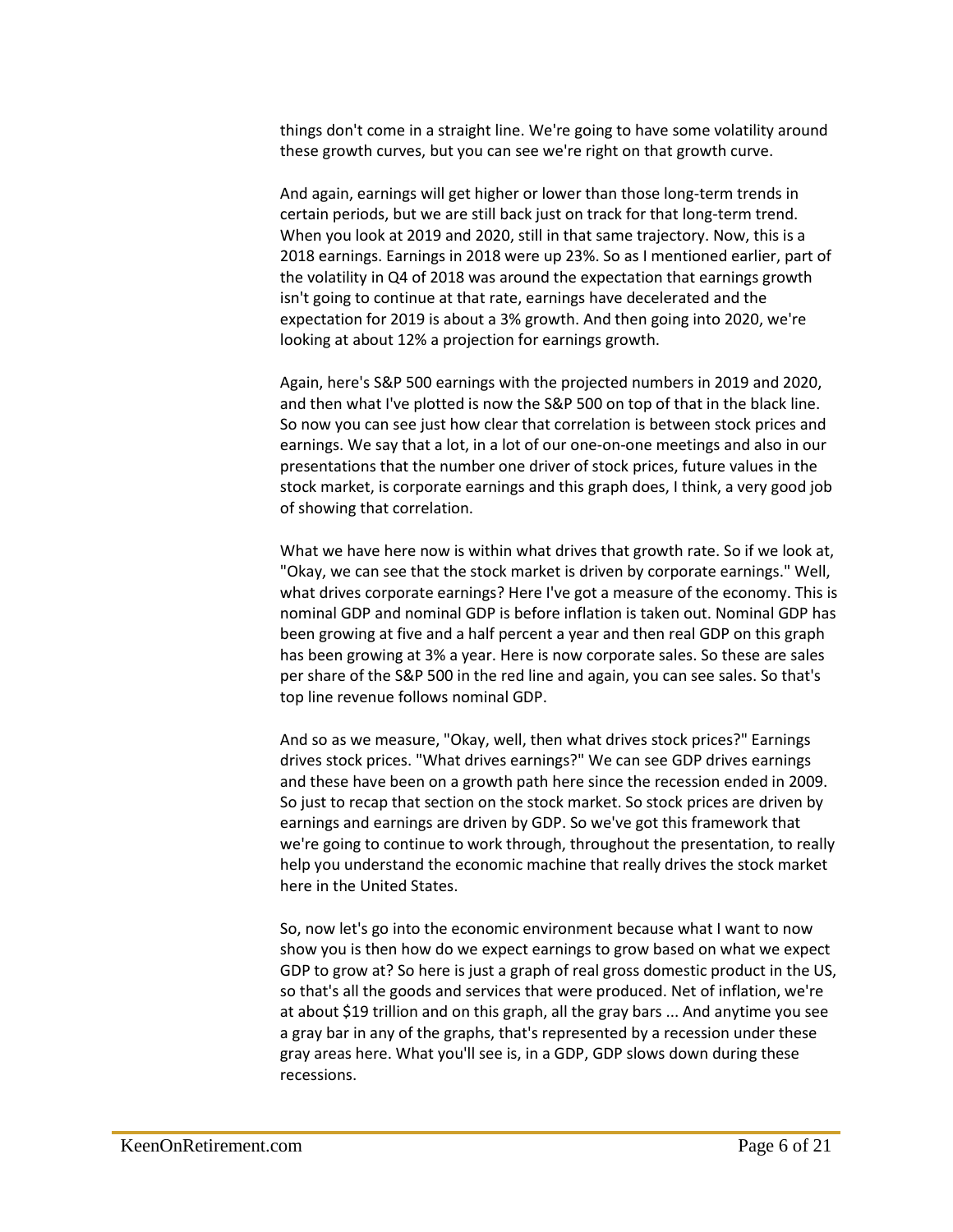Some of them are more clear than others, but you can see definitely either some stagnation or some reduction in GDP when we go through those periods. Now, this is where we're at today. No slow down on the GDP chart. Now, here is a lot of data on this slide, but this is on the left-hand side, we've got the economy and in essentially, the economy is operating at full employment and at full potential.

All the bullet points, what I've got, those are all the things that we look at and I think the ones that, if anyone wants to look at, those are the important items to pay attention to when trying to measure the economy because there is a ton of data. You can actually go to one of the Federal Reserve's websites, the St. Louis Federal Reserve, and I think they have over 500,000 data points out there that you can actually monitor and track. So you can overwhelm yourself with information, but there really is only a handful of things that are extremely important.

And also this is a press release on the right-hand side from the Federal Reserve and just a summary of this press release was just recent slowing and very benign inflation. So basically what they're saying is we do see a slowdown in the economy and slowdown in corporate America, but inflation also has been pretty stagnant. That's one of the actually key things here with the Fed and what they're trying to do because their mandate is to keep inflation within a certain range and they say it's about two to two and a half percent.

In addition to that, they have another mandate of full employment as well here in the United States. When inflation is not very high, that gives them some some flexibility to stimulate the economy and whatnot, but they look at reducing or making the monetary policy a little bit more contracture, contract monetary policy when they feel that inflation is getting out of hand and the data doesn't suggest, at least the data that the Fed looks at, that inflation is getting out of hand and is part of the reason why they said they're comfortable pausing rates at this time.

This is a graph from the conference board and this an index of 10 leading economic indicators. This goes back to the 1960s and what you ... I watch this very closely because what we see here is that it peaks significantly before a downturn in the economy. On average, it's 13 months before this index of economic indicators peaks and then we actually enter into a recession. Just lately, the newest data came out and it eclipse the previous high that was hit back in September of 2018. So there was some fear that we might have peaked in the economy back in September because we hadn't hit a new high up until the March reading came out and we have eclipsed that.

So the economy, again, is continuing to grow and expand, not showing signs of peaking. And again, even when it does peak, that doesn't just mean that the market's going to roll over or that everything's going to roll over. It just tells us that we could be entering in a recession and there's definitely some lag time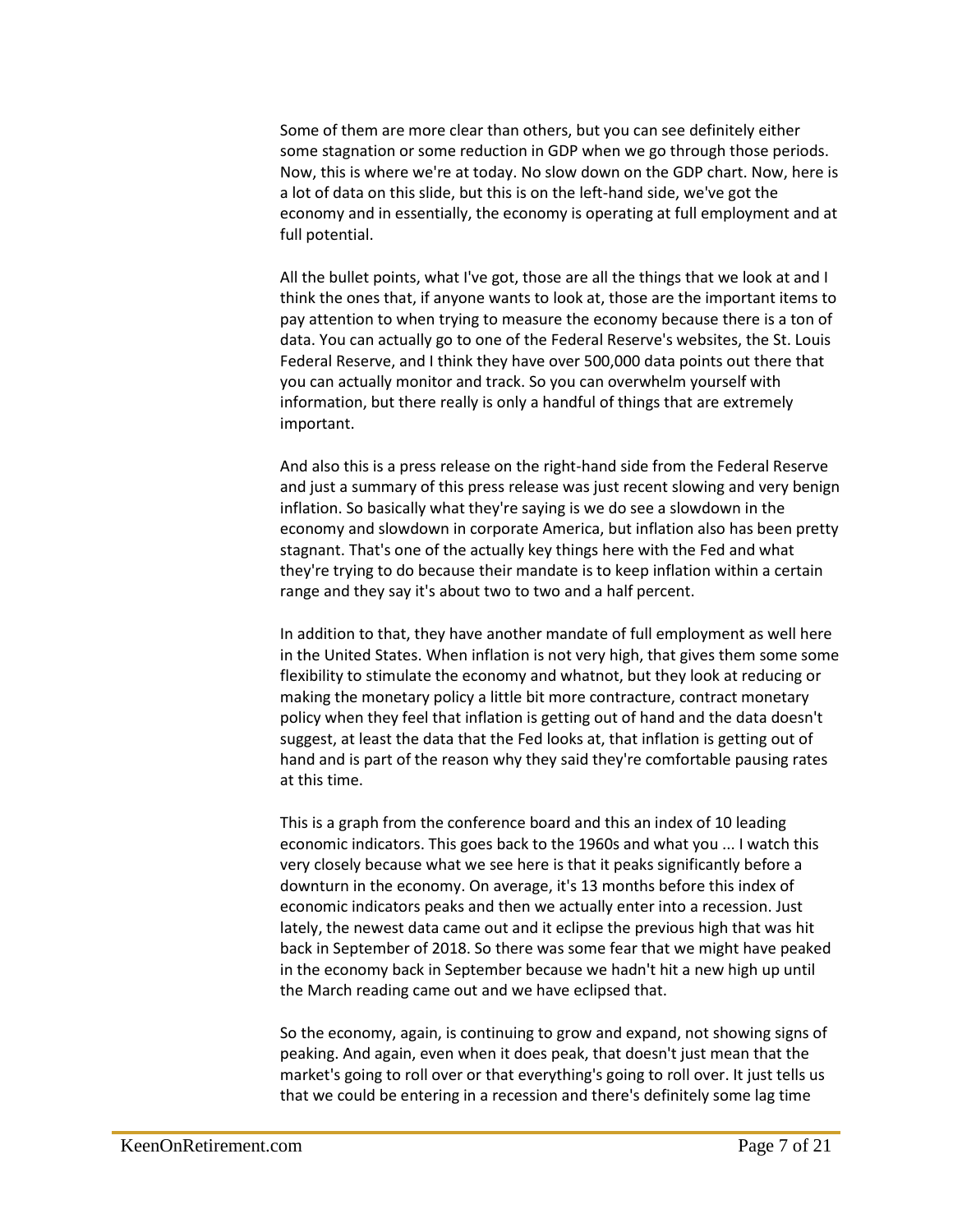before we enter into that recession. Here I've got, on this slide here, is actually all of those economic indicators. So here we've got the 10 on the top here and then we've got the level of them.

And the level I'm not as concerned about, what I tend to look at is the trend, are we improving? Are we stable or are we worsening in these trends? Because that will indicate if we're headed into a peak scenario and then headed into a recession. Down below, we have the coincident indicators. Now, these actually move in tandem with the economy and so we would expect these to actually rollover at the same time that we're entering in a recession. So the coincidence indicators, none of them are indicating that we are headed into a recession, which would be in a very short-term basis.

This interest rates spread, this is the yield curve that I mentioned that the Fed ... That's them pushing short-term rates above long-term rates and I'll show you some graphs on that and what we're looking at. Here's building permits. Housing has been slowing some. It's actually gone sideways for a couple of years now. Trend, most recent reading has been negative but it's not falling off a cliff by any means and again, average work-week starting to slow down a little bit too, but that is a data that does fluctuate a lot.

Now, what makes up GDP? We have a GDP equation and that is made up of four components. Consumption is the first component and that is a consumer spending. Then we have investment by private companies. So those are business investment. We have government spending as the next component and then the last piece is net exports. So it's how much do we export versus how much do we import? Those four components combined provide us with what our GDP is here in the US. So where are we? What are those four components? As I mentioned, we're at about \$19 trillion. Of that, personal consumption is nearly 70% of our GDP. So that is the largest driver of our economy, is just consumer spending.

Next biggest area is private investment. So that's business spending, then we have government spending at 17% and we actually, because of our trade deficit, we are subtracting from GDP with our imports versus our exports. So when we look at then what direction GDP could be headed, we want to focus on the consumer because that is by and large going to determine what direction our economy is going to go. So where is the consumer headed? Again, just to recap, stock prices are driven by earnings. Earnings are driven by GDP and GDP is now driven by consumers.

So you can see this framework that we're building out onto our view on where stock prices are headed. So how are consumers doing? So let's look at that through the lens of the job market first. So we are at full employment here in the United States. The unemployment rate is at 3.8%. Initial jobless claims continue to tick lower, meaning that people aren't filing for unemployment, which is one of the very first indicators that we are headed for a slowdown. And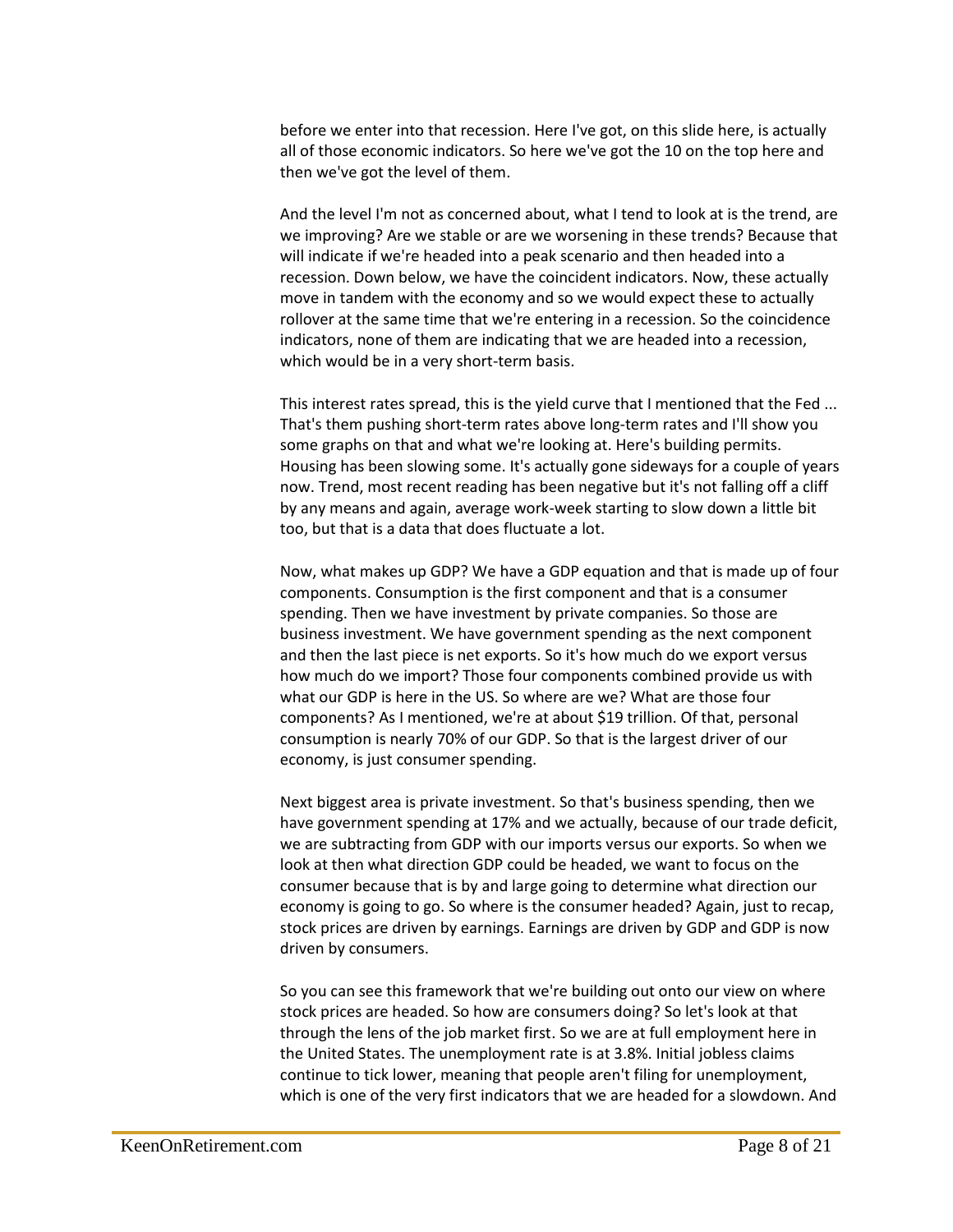then also the labor market here in the US is tight. It's actually a pretty interesting to see this.

So this red line, this is job openings and then we've got total unemployed in the black line, and that's everyone looking for a job. So right now, we're in a situation, which has never happened before where we have more job openings than people looking for job. That's never happened before. So the labor market, we call this a tight labor market. When labor markets back in '09, you can see here that big gap, that's considered a very loose labor market. There's a lot of slack in the labor market. That slack has gone away and you can see, yes, the consumers are in control now of the labor markets and very interesting to see that happen.

Now, how are consumers wages going? How is spending going for consumers here in the US? So what I've got here, this is real disposable personal income per capita and basically what that means is that's all of the income after taxes. So the disposable piece's post-tax. So that's available for consumption and then we divided among all of the people in the US, so that includes babies all the way up to the elderly folks. And so we can see it had definitely had periods of stagnation in the great financial crisis here in '07, '08, '09 and then we've started to tick higher.

One thing that I think is interesting is we look at the year-over-year growth rate since the last recession. So since '09, real disposable income. So, again, after inflation has grown at 2.4% since '09, the previous expansion, so from '02 to 2007, real disposable income was only growing at 1.8%. So we're actually growing disposable income net of inflation faster than we have in the previous expansion here in the US. And that's a good sign because that does drive consumer spending disposable income.

Financial obligations ratio. So this looks at all of the fixed obligations around mortgage payments, consumer debt, automobile payments, rental payments, everything that is a fixed expense, and what we measure is the percentage of the disposable income that is now set towards those payments. We're at very low levels, historically speaking, and still so very sustainable, that tells us there's still a lot of discretionary spending that's available. So when we take the disposable income, we subtract out these financial obligations, we're left with discretionary spending and that I money that will flow through the economy via the personal consumption. And so very good data here to see when it comes to our future expectations for GDP growth.

Now, household debt, this is on the spending and income side. So how is household debt? Household debt has been fully repaired and again, the financial obligations record lows and indicating that people have money to spend. Now, here are the household assets. So these are consumer balance sheets. So at the very bottom, we have the nonfinancial assets, which is primarily real estate. Then we have the financial assets, which looks at your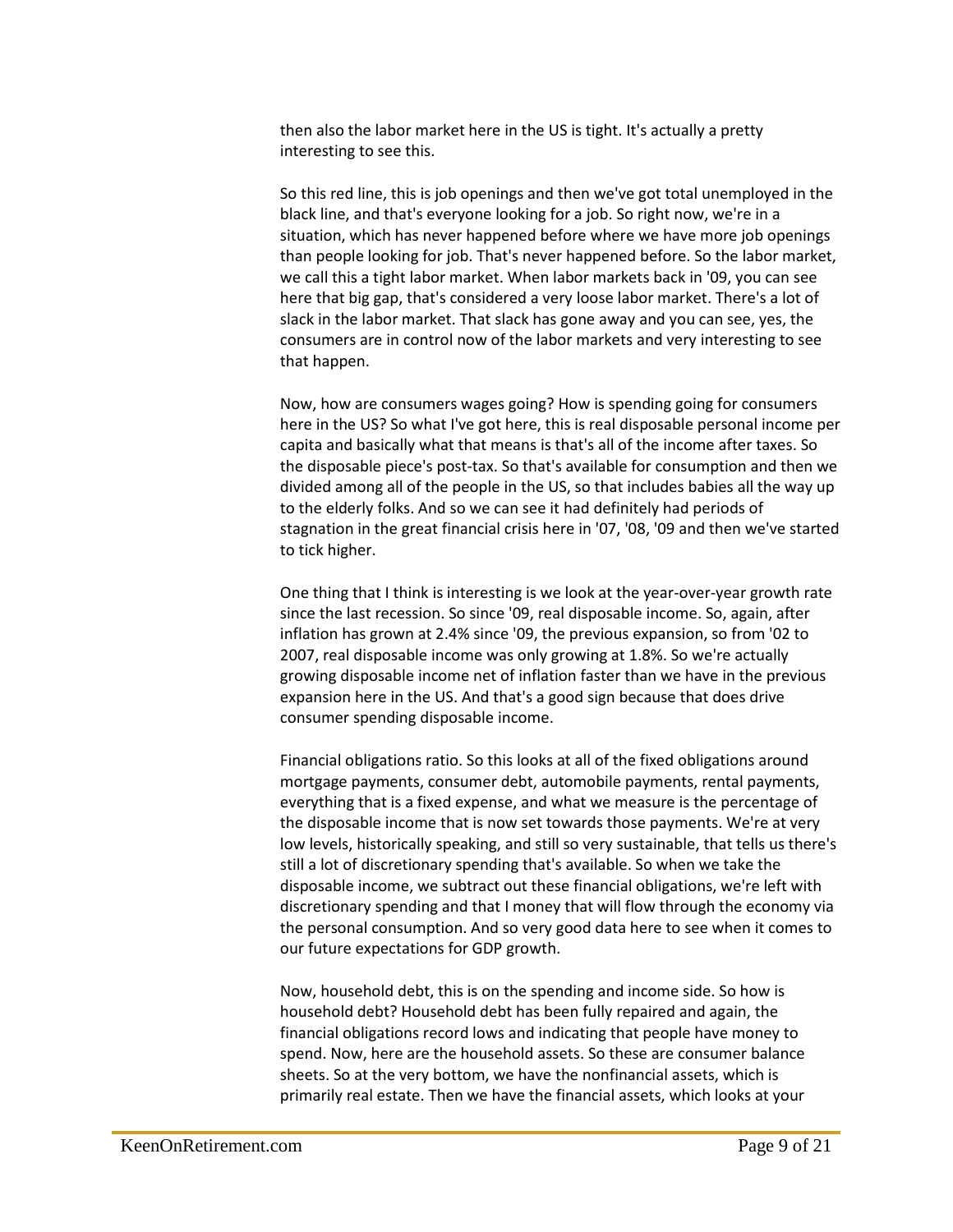investments and stocks and banking counts and what have you on top of that, and the growth rate, going back to 1990, has been on about a 5.6% compounded growth rate.

You can see we definitely had periods where household assets were growing faster than our long-term growth rates, but we are back on track to that. Now it started to get a little bit of ahead of itself, but just with the market pullback in Q4, we are just back to trend line on the financial asset growth rate. Now, here is the debt level. Now, in the next slide, we look at what do a households have on the debt side? Biggest chunk is on mortgages, then the next piece is consumer credit and then now we have some other expenses like student loans and what have you.

You can see we definitely had a peak there in 2007, 2008. Credit consumers delivered, essentially credit came down, if we look at all of the categories. Credit and debt has expanded since then and we are at all-time highs when it comes to household debt, but again, we have to put that in context of household assets. So when someone just talks about debt in a vacuum and they don't compare it to everything else, that doesn't give you the bigger picture, and so this is net worth. So this is the value that we have over and above the debt.

And so again, this is the net worth here in the United States, long-term trend, you can see represented by that black line there. We are just back to long-term trend levels. So we're not significantly higher or lower than long-term trend on our growth rates. You can see the real estate bubble that we had and the impact that had on household net worths and also the stock market bubble. Again, those aren't showing signs that households are even getting overextended on the asset side that could lead to an overexpansion and then a recession because of it. So households are in very good shape in 2019.

Now, on the liability side, this is actually what makes up a little bit deeper dive in into the liability. So we've got mortgages in the gold area, you can see as a percentage of that total debt where mortgages are at, a little bit of revolving debt to model loans, credit card debt, student loans and that's the one I wanted to point out. Student loans, you can see how those have grown over the last decade, but again, not a significant piece, and then we've got just some other debt levels.

Student loans are about 10%, almost 11%, of all household debt and student loans are getting a lot of attention because of some of the default rates in the level of student loans. But as a percentage of the total debt, not a significant portion across the US. These are delinquency levels and you can see the different components here and are any of them ... what trends are headed into, so 90 days plus delinquent. Credit cards aren't showing any increase in delinquencies. We can see now student loans have trended higher, had a definite spike here in 2012 but then had been pretty stable in terms of their delinquency rates.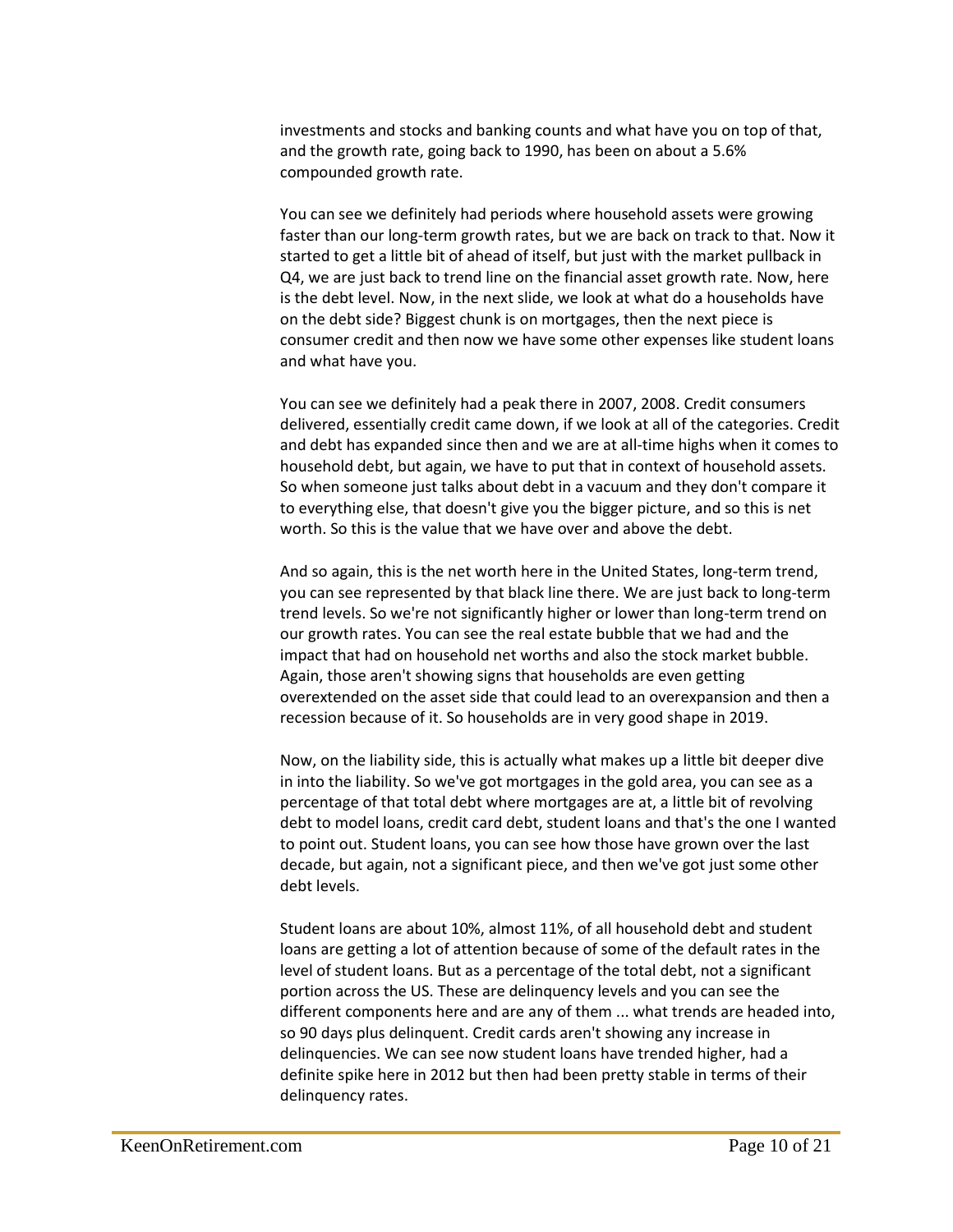Mortgages aren't showing any signs of increased delinquencies whatsoever. Auto loans are starting to trend a little bit higher in terms of delinquencies and then also on the revolving debt side, those are following a mortgages, no signs of increased delinquencies. So when we look at it on an aggregate, yes, auto loans currently are trending a little bit higher, but on an aggregate basis, what we're concerned about is, what direction are all of them headed? You can see here in '06, '07, they all started to trend a little bit higher headed into the financial crisis that started in 2008 and none of them are indicating that payments are getting delinquent and people are getting behind on their payments in any significant fashion.

Now, we do get a lot of questions about the government debt and what's going to happen with that. So want to go over just some different components to the government and the government debt. This graphic is the federal debt clock. You actually go to usdebtclock.org, and you can see a lot of different components to it, but this just points out the level of the national debt. It basically just shows a spinning number that looks like it will never stop and can be quite scary. But they also have gross domestic product and some other inflows in there, but it's interesting to see.

But it is designed to scare everybody when this is published. So let's put this in context a little bit. So who owns our debt in the United States? So what this is, this is all the different components to the federal debt and 60% of it is owned by domestic individuals or institutions. Federal Reserve actually own some, financial institutions, pension funds, mutual funds. Those are 60% of our holders of our debt and then foreign holders make up the other 40% of the holders of the federal debt.

When we look at federal debt as a percent of GDP, and this is how you want to look at the debt. You don't want to just hear the number and think of the number and compare that number to a historical basis. One, because it hasn't been inflated and so it's very hard to compare. So you want to compare it to GDP, which is, again, all the things that we produce in all of our output here in the US. So this is our federal debt that's public as a percent of the GDP. So this doesn't include debt to the government owns to itself. It just strips out all of that debt.

And basically, what you're seeing on this line is when the line is going down, that tells us ... It doesn't tell us that the debt's going down, it just tells us that we're not increasing the debt as opposed to increasing GDP. So GDP is rising faster than the debt is, in the US, and then when we have the spikes, that is when the debt is rising faster than GDP. And you can see around some of the wars, great depression, debt was a rising faster and GDP to fund those specific situations. And then post World War II, that's actually when we were the highest.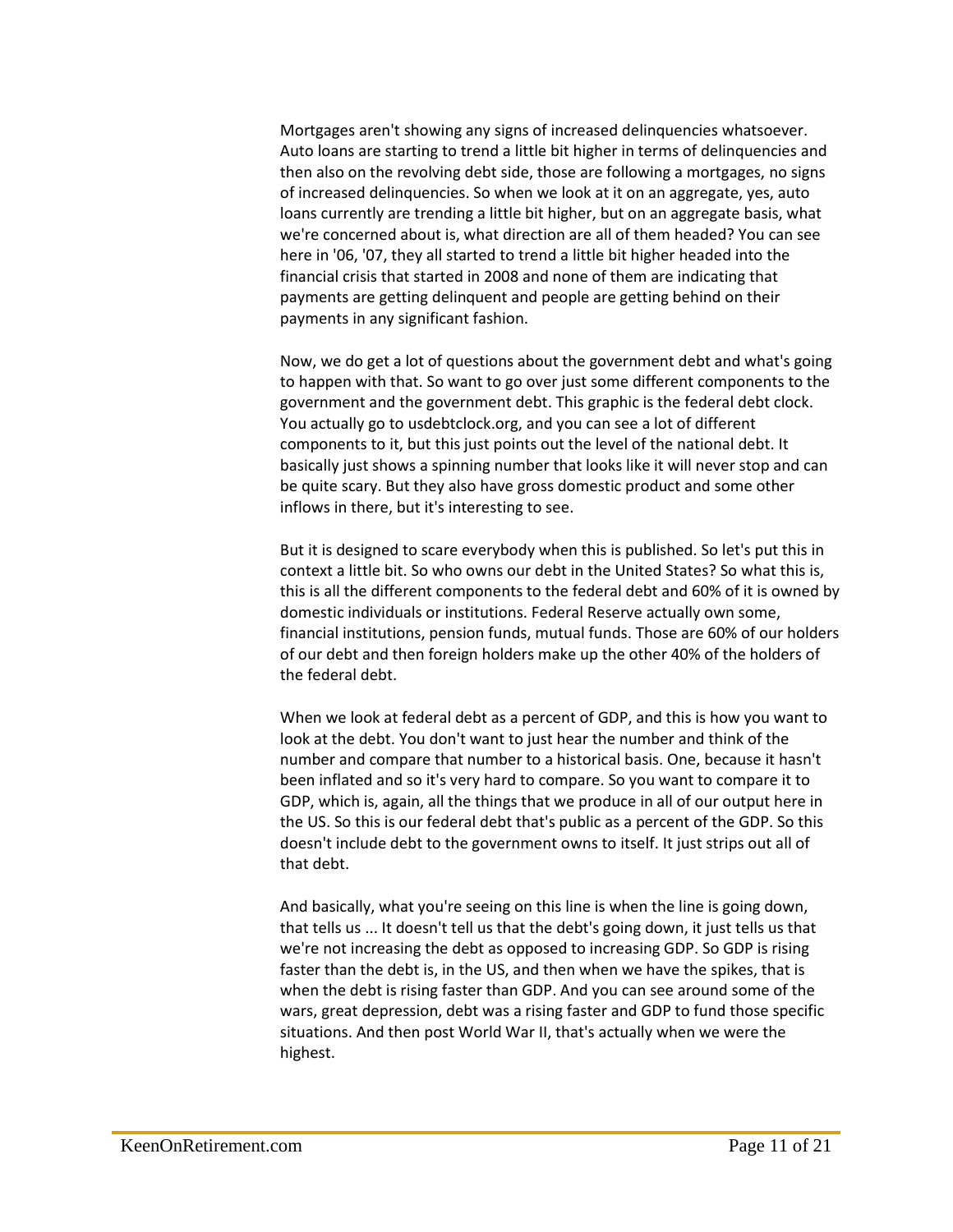We have not been back to those levels in terms of debt to GDP, but GDP has grown significantly faster than the debt all the way up until great financial crisis and now we're starting to see a spike in that growth rate. Now, again, this doesn't mean the debt was going down, it just means GDP was growing faster than the debt. Now, this dotted line, this represents where we're at today and then from there is the projection from Congress onto what level they expect the debt to go ad compared to when they plug in all their different inputs.

So let me talk about what some of their inputs are and what some of their projections are, and then actually what some of the solutions could be. So these are the expenses. This is what the government spends money on. So social security, we've got healthcare programs, like Medicare and Medicaid. Other expenses, defense spending, non-defense spending, and then net interest. So when we talk about the overall debt, really what we're concerned about is this net interest because the ability to service the debt is what the government is focused on.

It's not focused on paying it down and it will never pay it down. The government is not centered to pay down the debt. All they are is they're incented to just make sure that they continue to make payments on that debt and that they're able to refinance it when the debt does mature, that they're able to refinance it to whether it's other domestic institutions and individuals or into the foreign markets. This gray line, this represents, again, where we're at today and then where the projected expenses are headed based on the congressional budget office projections.

So net interest is projected to increase and that is made up by two things. One, the level of debt, they are expecting it to go up. So interest payments would be higher just because there's more debt, but then also that interest rates are higher as well, which would increase the total dollar amounts that they are going to spend on it. But you can see it's not an exorbitant amount compared to some of the other components of the outlays from the federal government.

This is interesting. This is all of the revenues. So going back to the 1960, these are government revenues and then I've got, again, projected versus actual. So the gray, the dotted line here represents where we're at today and then what the projection is going forward. This dashed line now is showing what the projection was before the tax cuts and jobs act of 2017. So that was passed in December of 2017, went into effect in 2018 and so this is what the projection was before that got passed and then now you can see, compare that to the projection now.

So, definitely, a gap was created in the revenue line primarily because tax rates went down on personal and business side, but that gap definitely was starting to close in 2025. After that tax cuts and jobs act's set to expire. Now, next, we've got now federal outlays. So all the expenses that I just showed as a percent of GDP and one thing that's important to see is when the black line's above the red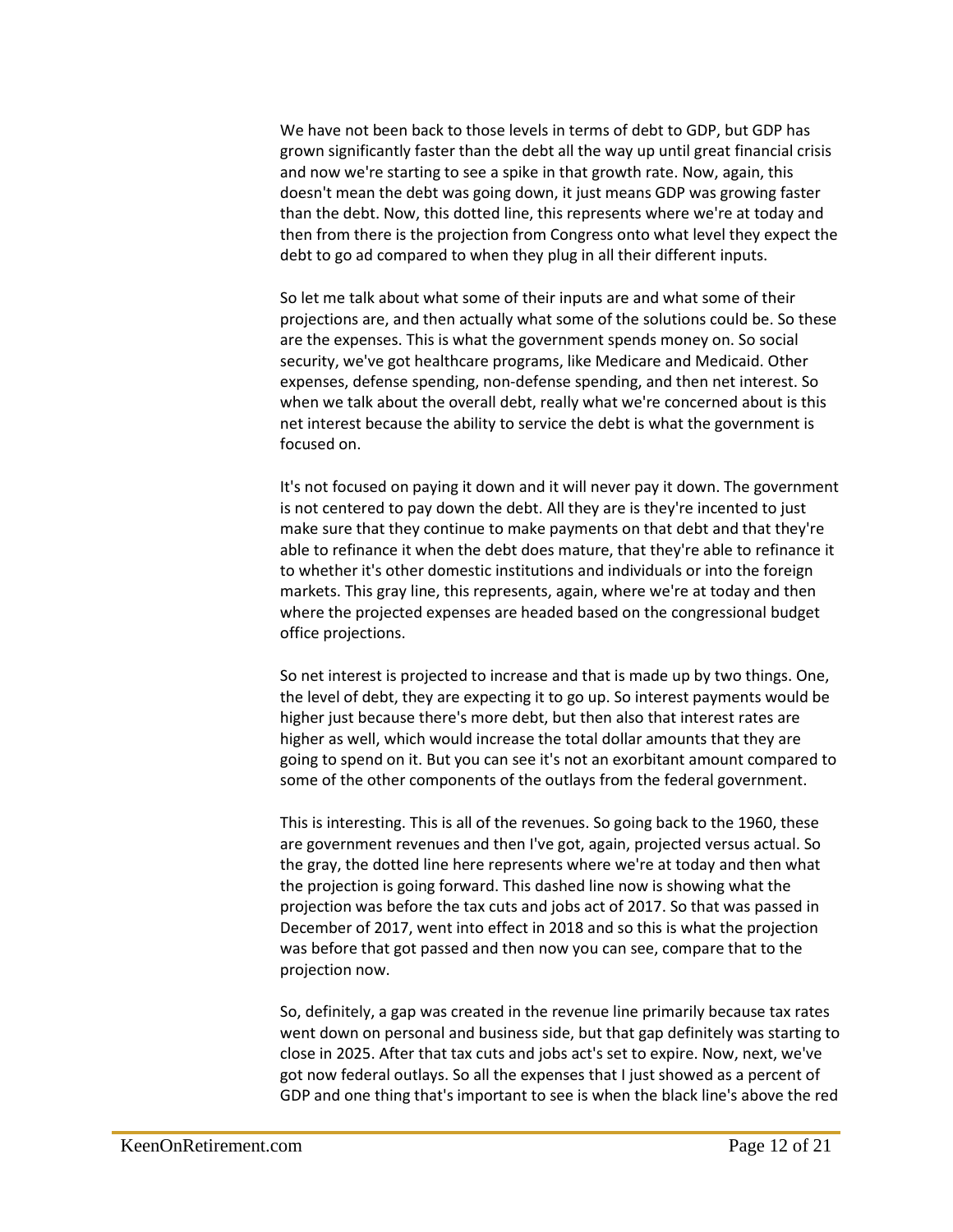line, that is when we had more revenue than we had outlay. So we had a surplus and you'll see that is rare. It is rare for the government to have a surplus and it probably will never have a surplus again. And if it does, it's probably not going to last very long.

You can see going back to the late '60s, the only surplus that we've really had since then was in the late '90s and it lasted for four years before we went back into a deficit. So we're always going to have deficits here in the US, it's just at what level of deficit do we focus on and does the government need to start making changes? Again, on the outlay side, you can compare what the current projection is and then the projection was before the tax cut was enacted in late 2017.

What I've got here on this next graph is just the federal deficits. So again, anytime you're looking at this and you can compare it to historical basis, it's important to do so. This red bar is the zero line and essentially anytime this red line is above the red bar, it's telling us we have a surplus. As I pointed out before, it is rare for us to have a surplus and we've had significant deficits going back 50 years and that's just the name of the game here in the US. 2018, 3.8% was the deficit as a percent of GDP projected to minus 4.4% in 2029.

So what can we do about it? Because as I showed in that graph up front, this is the projected federal public debt and you can see where we're at today as a percent of GDP. So this is where we're at today and then the projection is for it just to continue to grow and expand. The reason it's growing and expanding, it's because the projections are, we're going to grow the debt faster than we're going to grow the GDP. And so at what level would it take to hold the debt constant?

So what that means is that we'd still have a deficit. It's just GDP growth is projected to outpace the level of the deficit and that's at 2.9%. So using projected budget deficits, if they could keep that at a 2.9% level versus 3.8 where it's at today and then the projected of 4.4, then the government would be able to hold the debt to GDP ratio constant. So, again, they would never pay it off, but this would keep debt as a percent of GDP from expanding. So they don't even have to balance the budget, they just have to get to a point where budget deficits are just aren't as significant where they're at today.

And then if they're able to even get the budget deficit a little bit smaller than where it's at today, then this percent of debt to GDP would actually start to fall a little bit. So it's not a problem that I don't think the government can't fix. The 1%, we're talking 1% of GDP to be essentially cut from the budget, which is not an easy solution. It's simple in concept, in terms of actually functionality. What programs they would cut and how they would get to that point is a little bit more complex, but it's definitely not something that I think that they couldn't accomplish if they really focused on it.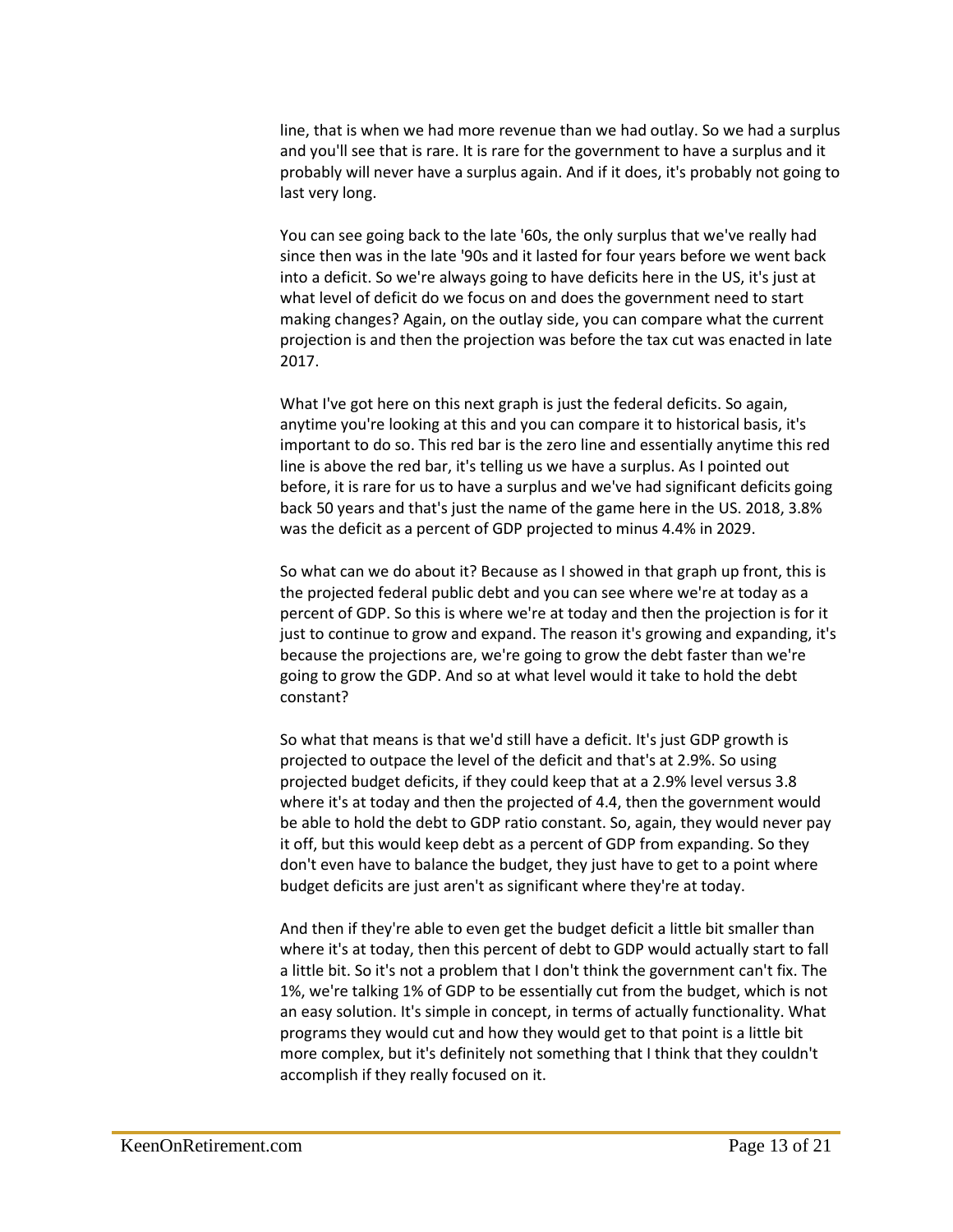Now, let's turn our attention now towards the Fed because I mentioned the stock market has been hanging a lot of its performance on what the Fed has been saying. Here is what's been happening. The Fed was promoting a 3% rate on other federal funds rate and we're sticking to that, and then markets really did not like that. So they did change their stance on that and what they're trying to engineer is what's called a soft landing. And I'll show you what that is when we talk about the yield curve because essentially what the Fed has done is they create where sessions here in the US.

They're designed to help either stimulate the economy or to make the economy contract a little bit when they play with interest rates, and essentially, that's kind of what they're doing. When we go into a recession, it's because economy got overheated and they took rates significantly higher than where they should have, and that really put a slowdown in the economy, much stronger than what they anticipated. This is a statement from John Williams. He is the president and CEO of the Federal Reserve. So Jerome Powell is in charge of the Federal Reserve. This is the number two guy, John Williams.

And essentially, what he's saying, in this statement, is that we are in an economic situation. This is march of 2019, by the way, is as good as it gets and that Fed funds rate is now normal. What they measure that buys, they have a concept that they call R-star and it's where they look at the federal funds rate and then they subtract the rate of inflation. Inflation right now is at about 2% as federal funds is at 2.4. So when you net those out, R-star is 0.4 and their target is at 0.5. So they're saying rates are neutral.

And if R-star was higher than 0.5, then we would say rates are ... They're going to cause a contraction in the market, meaning they're trying to slow down the economy or when R-star is lower than where it's at, they would say we're trying to be accommodated if we're trying to stimulate the economy. So they're saying interest rates are not ... They're not stimulating the economy and they're not contracting the economy. We're at the neutral rate right now and based on where they see, what I highlighted here was strong labor market, moderate growth and no sign of significant inflationary pressures, baseline outlook is quite favorable.

So that is where the Fed is right now. They think things are essentially in a very sweet spot when it comes to the US economy. The kind of the soft landing, as I mentioned, this is the S&P 500 going back to 1950s. Again, the gray bars are recessions and then what I've pointed out is at the bottom of this graph is the length of the expansions. So we've got 106 months in that recovery '58, '92 you see the different ... We're at 118 months in our expansion. Record, 120 months, was in the '90s. So not quite a record here yet, but getting close to eclipsing that.

But recessions, that's what we are scared of here in the US. You'll see here, this is the great financial crisis. US stock market down 60%. Peach before the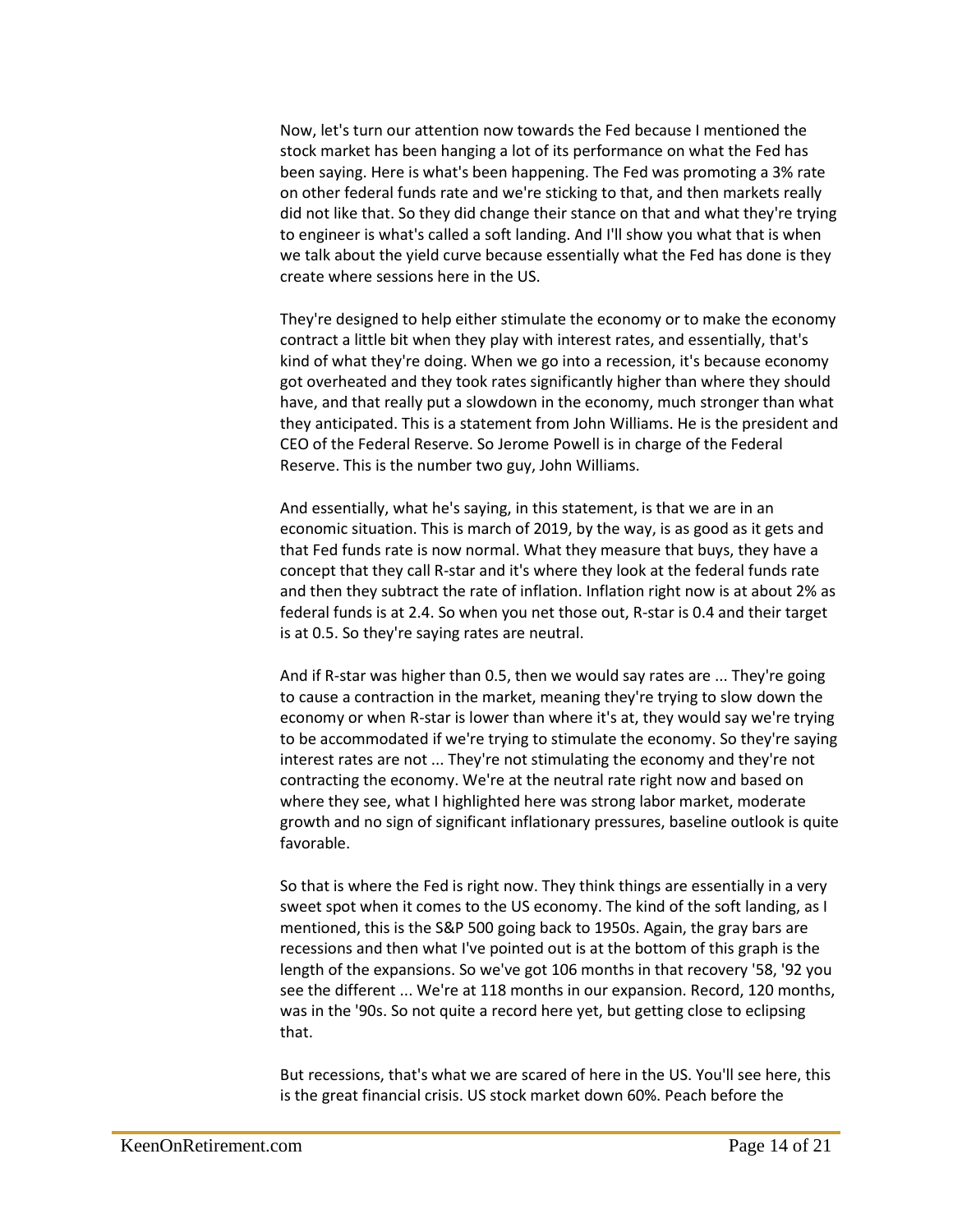recession, bottomed at the bottom of the recession. This is the tech bubble bursting here in 2000. Again, a significant drop off around that recession. You see these other events here that have led to a recession in the past. This is a funny quote, I think it's funny. This is from Chairman Powell and he said, "There's no reason to think this cycle can't continue for quite some time, effectively indefinitely."

So what he's saying is, "We, the Federal Reserve, control the market." Essentially is what he's saying is because if they believe that rates are neutral and they believe ... They're saying, "We don't believe that there's going to be a recession in the future if we do this right. If we do this right, we do our job right, we'll never have a recession again." I don't ever think that's possible that we will never have a recession again. So, I'm not going to say that I believe him when he says this, but I just think it's interesting that that's what he's kind of saying.

But he is admitting that the Federal Reserve basically either prevents a recession or causes a recession. It goes both ways with this comment. So this is yield curve and so this is what the Federal Reserve basically controls, and this is why we talk about it so much. Essentially, what this is, this red line is the difference between the very short-term rates, which is the Fed funds rate, compared to the 10-year government treasury. And so anytime this number, this red line is above zero, that just tells us that short-term rates are lower than long-term rates, which is generally what people think about.

If you think about, "Okay, if I have money in a money market account, I would expect to make less interest on that than if I bought a 10 year CD." If I bought a 10 year CD, I expect to get paid a higher rate of interest than if I had money in my money market account and the reason being is because I'm taking on some risk with a CD. I'm not at risk of losing my money, but I'm at risk of inflation, so my purchasing power risk, and then also have higher rates because if I lock up my money for 10 years, there's a risk rates might be higher in a couple of years and I could have had a higher rate. So I have some opportunity costs potential.

And so that is how most people think about the yield curve and that's how it works most of the time. But in these periods where the red line is below zero, what that is, is indicating that short-term rates are higher than long-term rates. And a lot of people, when I talk about this concept, they remember this section here. This got so bad that it doesn't even fit on my graph. You can see it's cut off here at the bottom, but this was in the early '80s. President of the Federal Reserve back then was Paul Volcker and he raised short-term rates so high that you could get darn near 20% in a money market account.

But if you locked up a 30-year mortgage, it was 13% which again was very high, but you're going to take out a 30-year loan and only pay 13% but you could kept your money in cash and made 20. So that spread was significant. There's a big difference in that spread during that period. And then lately, this is going back last 30 years, you can see the recession before the early '90s. This is the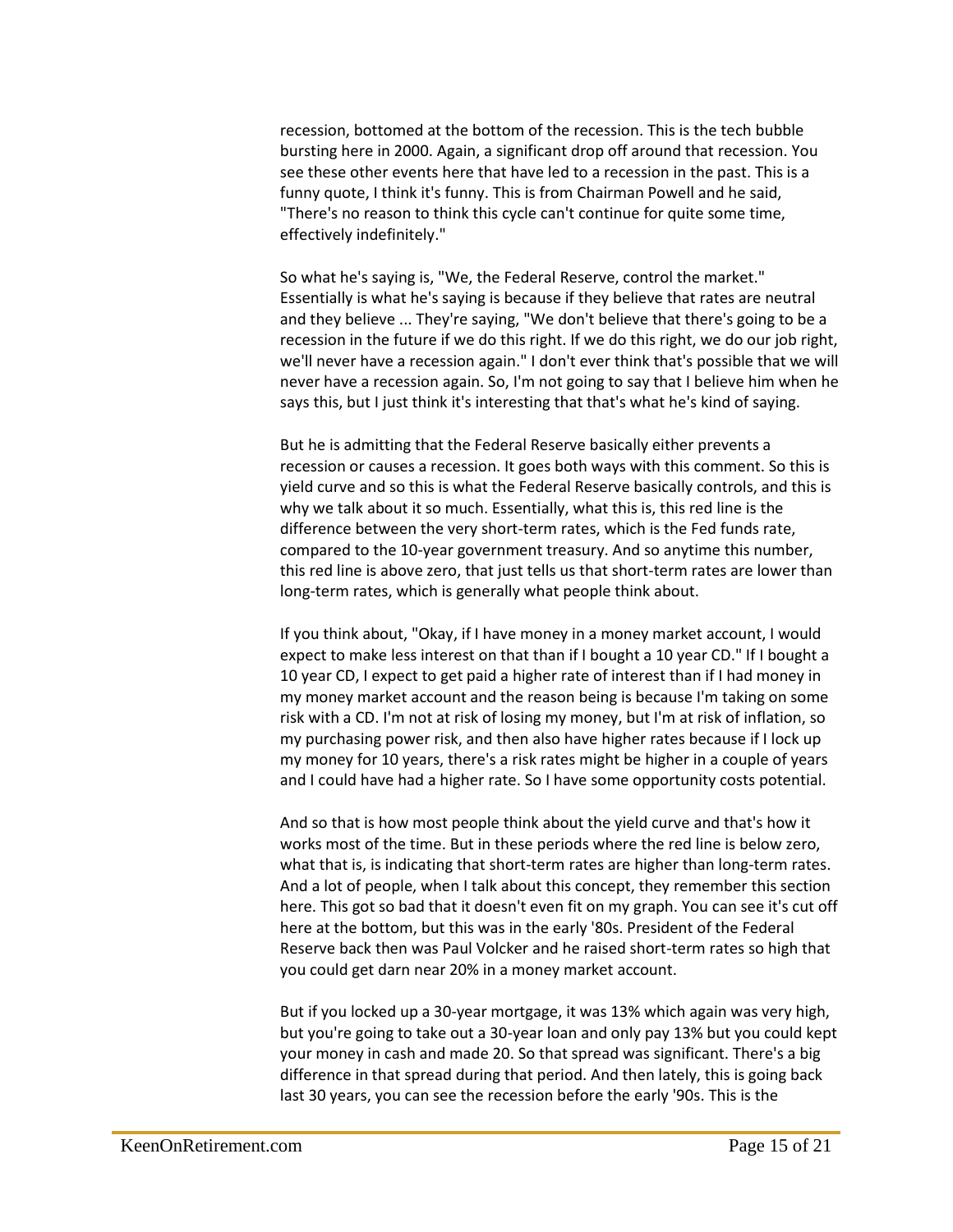recession headed up in the tech bubble bursting and then this is the recession of the great financial crisis. So what's happened proceeding all of these recessions, post World War II, is the Federal Reserve has pushed short-term rates higher than long-term rates causing a recession.

You could see very clearly that the recession has followed after every time we've got to a point where the yield curve has inverted, where short-term rates were pushed higher than long-term rates. It's not just barely pushed over, we're seeing a significant almost 1% in many of these scenarios before the economy starts to really slow down. And the reason it causes a slowdown in the economy is that is when credit gets tight, what this is signaling is how easy is it to get credit and what's the cost of credit? Because banks make loans to individuals and when banks borrow money, they borrow money from, call it essentially the Federal Reserve, and then they borrow at the very short rate and then they lend it out along the longer term rates.

So you take out a 30-year mortgage, they're lending you money for 30 years. You take out a car loan, they're lending you money for five, six years, whatever length of your car loan is. If they have to take out a loan at a higher rate than the rate they're lending it to you at, they're losing money and so that causes credit conditions here in the US to become very tight and it slows down the economy. All this does is indicating how quickly do we think the economy's going to slow down based on this spread? So what I've got here is actually here is where we're at today. We are not below zero.

When we look at the Fed funds rate compared to the 10-year treasury, we're at about 0.1, that's the slope of the yield curve graph here. So let me show you now, here, then compared to some different key levels. So this is blown up from early '80s now. You can see a little bit clearer this yield curve and then the recessions that have followed once the yield curve inverted. Now you can see here, this is where I've highlighted the different pieces where how significant this yield curve has to get before we expect it to lead to our sessions.

So we're looking for something that doesn't just barely eclipse the zero line, we're looking for something that continues to go down. Half a percent or 1% below zero on the yield curve inversion to the lead to a recession. So now let me show you how this compares to the stock market and so how does the stock market perform when we have these different yield curve inversion? So this black line is the stock markets, the S&P 500. Now I've got the yield curve on top of this. So this is going to get a little messy. So, follow along here.

I've got a lot of different things I'm going to point out on this graph, but this is showing what the stock market's done, what the yield curve imposed on top of it. Here are the previous times when the Fed has pushed short-term rates significantly higher than long-term rates causing a recession, you kind of see where those data points are. Next, what I pointed out is exactly where we're at today and then compared it to history. So this is where we're at today, point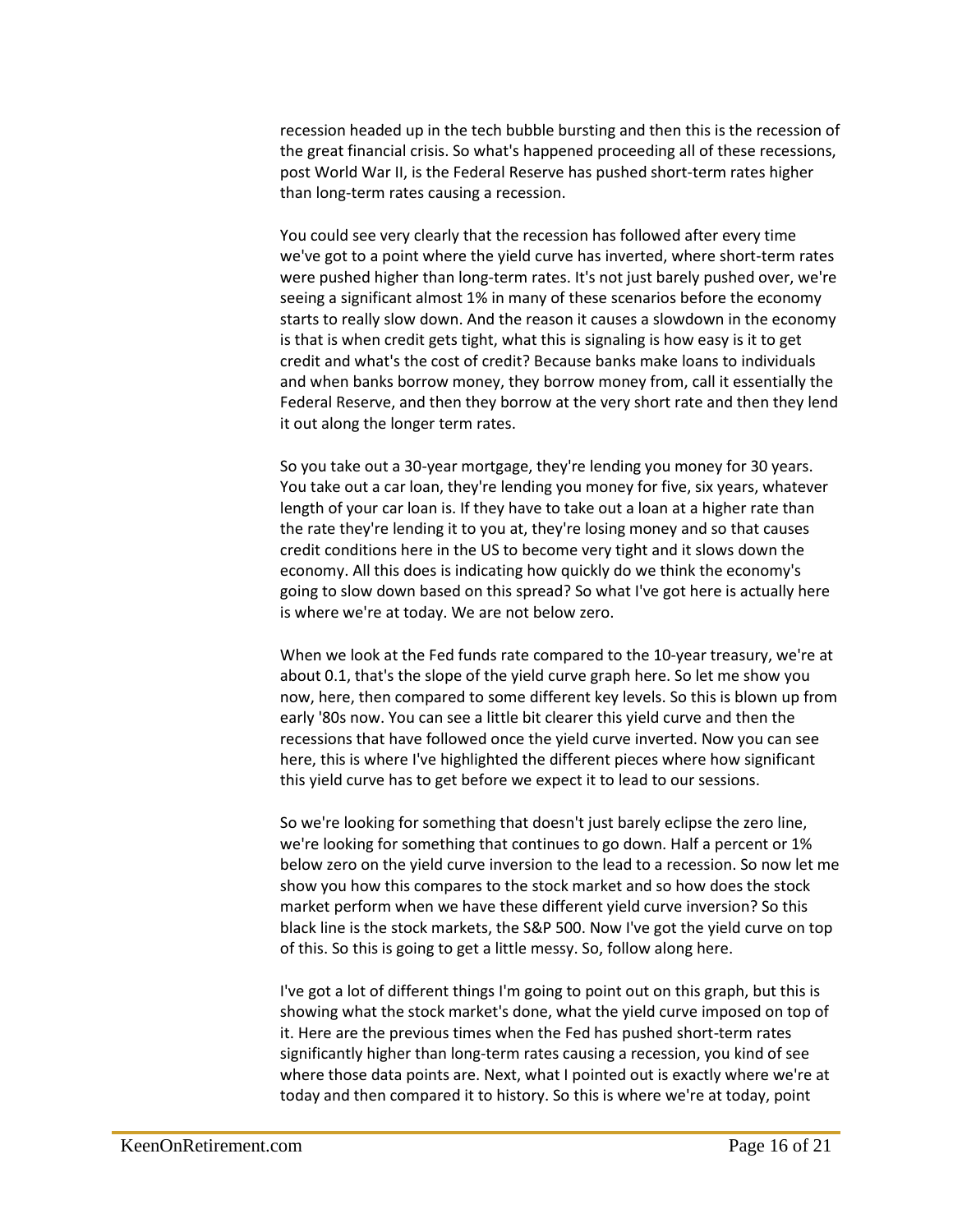one. We have not inverted yet and this is where ... This is in '06, yield curve didn't invert and this is in '95, similar situation.

And so this is the soft landing that we're talking about. Basically, the Fed saying, "We are paying very close attention to this and we're not going to invert the yield curve. So we're going to either back off some of our stance on pushing rates higher or we're actually going to cut rates," which there's some people in the current administration, Larry Kudlow is one of them, that is calling for a cut in interest rates. And this is why he's calling for a cut, he's saying, "You should not invert the yield curve." That's basically why the administration is calling for a cut rates.

The economy's moving and expanding even where rates are at. So it doesn't necessarily mean that we need to cut rates, but they're just pointing out to the yield curve as a reason for that. Now, when we've had periods like this, and if the Fed can do this right, which, again, there's a lot of attention being paid to this, we've seen previous periods where we've got to this point in the yield curve where stock markets have performed significantly well during these periods where we've got to this point. So this is in the late '90s. Got very close to yield curve inversion and then this is the stock market performance post that.

Yield curve invert eventually, but again, it did take some time. This is '98, then it started to significantly invert back in 2000 to lead to a recession. And then this one here is back in '04, '05, '06. We had a soft landing here in '06 and we saw a stock market continue to grow and expand and perform on a positive notion where we're at today. So that is where we're at today and I think considering all the economic fundamentals ... So this is all part of the framework when we add on top of health of the consumer, what does job market looking like? What are wages looking like? And then what does that lead for future stock prices?

I think that supports our thesis that we expect to see future stock prices continue to increase here in the US, and that leads us to where are we headed? This is our framework when we look at the economy here in the US and what our outlook is for higher stock prices. So, right now, we do have a tight labor market. Our wage's rising. These are all questions that we ask ourself and they lead are consumers spending more because wages are going up? GDP continues to grow and expand. Corporate earnings then rise, which then leads to higher stock prices.

So that's the economic machine here. That's what drives higher stock prices and so all of these are actually in a very good shape right now. We do have a very tight labor market as seen by the number of job openings compared to the number of people looking for jobs. Wages are going up. Real disposable income is continuing to increase. Consumers are spending ... We are seeing that credit is expanding. They are taking on a little bit more depth but not significant amounts of debt and they're not defaulting on it either.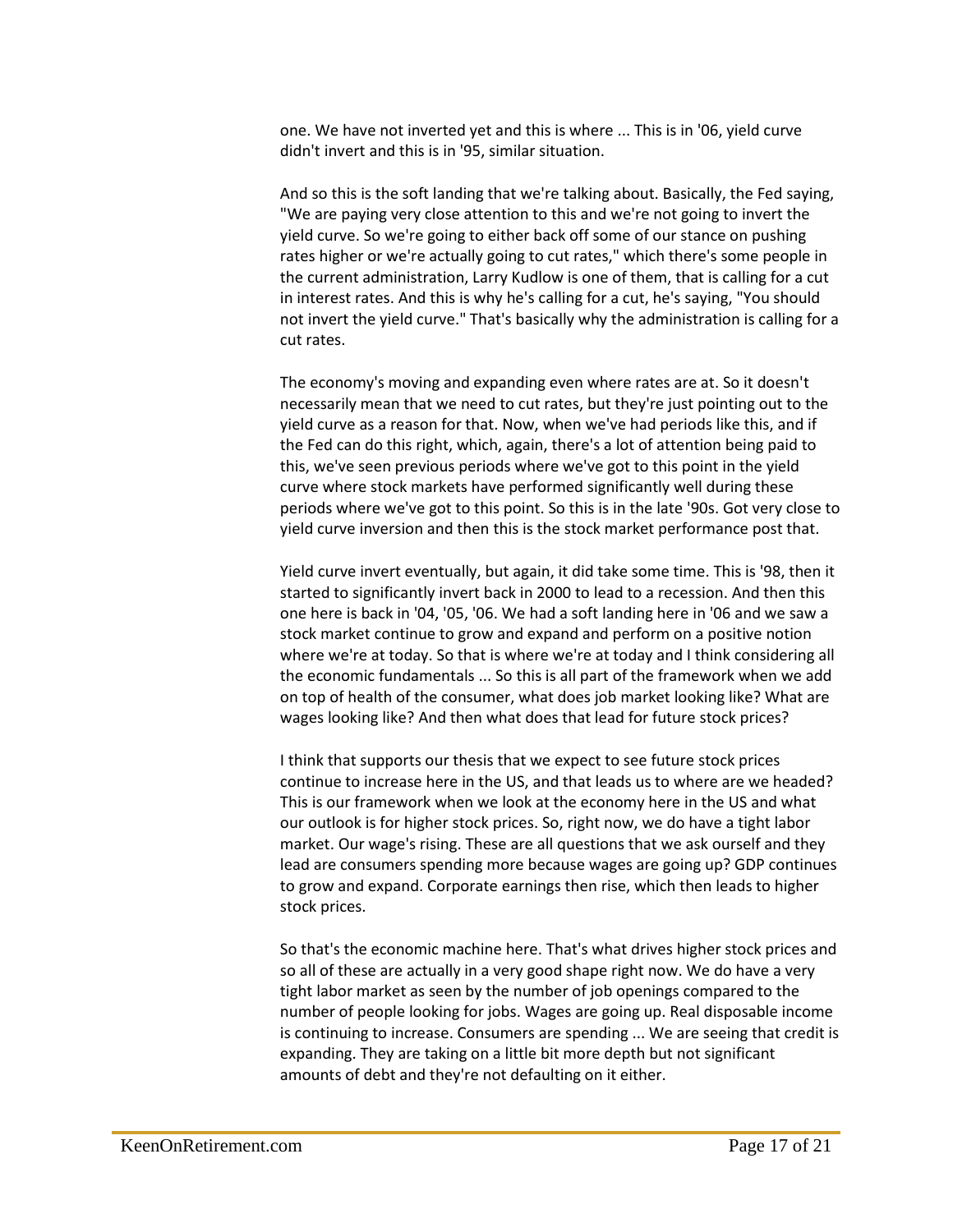So that leads us to expect that GDP will continue to grow in the US. It's definitely not going to continue to grow at the rates that we saw in the '90s. We are much more mature economy now and our growth rates are going to be not as high as they have been in the past, but still, positive growth is really what we're concerned about. Corporate earnings are projected to continue to rise and I expect them to because of the other inputs that we look at. So that leads us to higher stock prices and so when we put all that together, that doesn't mean ...

Again, we're not going to have volatility. They'll have pockets of volatility here in the stock market, but that volatility should be short-lived and will alleviate itself to the upside in quite a fast fashion, like we did see in Q1. We had a pullback in Q4. We had a recovery in Q1, now we're back to all-time highs and we talked about that at our breakfast in December about the health of the economy and why, even despite the volatility, why we expect stock prices though to recover from that.

Now, on a short-term basis, this is actually published by CNN every day. It's a Fear & Greed Index and so this helps us ... I look at this as more of just a very short-term sentiment indicator and it's showing a little bit signs of greed. The snapshot was taken last week and we are seeing that in market last couple of days have come down a little bit, and that's to be expected. We've had a quite a run here since January and we're going to have some small pullbacks even in a strong bull market. And when we see this number start to creep up, that will definitely lead to a little bit of short-term volatility.

One year ago, markets were in a fear mode. You can see that by the indicator there at 33 and there definitely was a rebound post this fear reading back then in 2018. Now, where do we go from here? This is data that we look at. I really do like looking at how markets have performed on a historical basis and compare it to situations that have been similar. So what we've done is we've taken the S&P 500 and we said, "Okay, let's look at all the times that it corrected at least 10% from all-time highs."

So what that means is market hit an all-time high and then went down at least 10% or more after it hit an all-time high, and that is represented here in this section of the graphs. A lot of numbers on here, but then once it hit a new high, we wanted to look at how many days did it take to hit a new high. See, kind of a wide range there but right now, we hit a new high, April 23rd, 2019. So it took 95 days from the market to peak to hit a bottom, which was represented there on Christmas Eve, 12/24/2018, down 19.8% and it took 120 days to recover.

So then what we wanted to look at is then in previous scenarios where we've had a situation like this where the market peak went down 10% and then went back up to an all-time high, what happened after we hit that second all-time high? And what we can see, I pointed out here in the green box is one year later, we've seen stock prices advanced on average 9.1% but the median return, so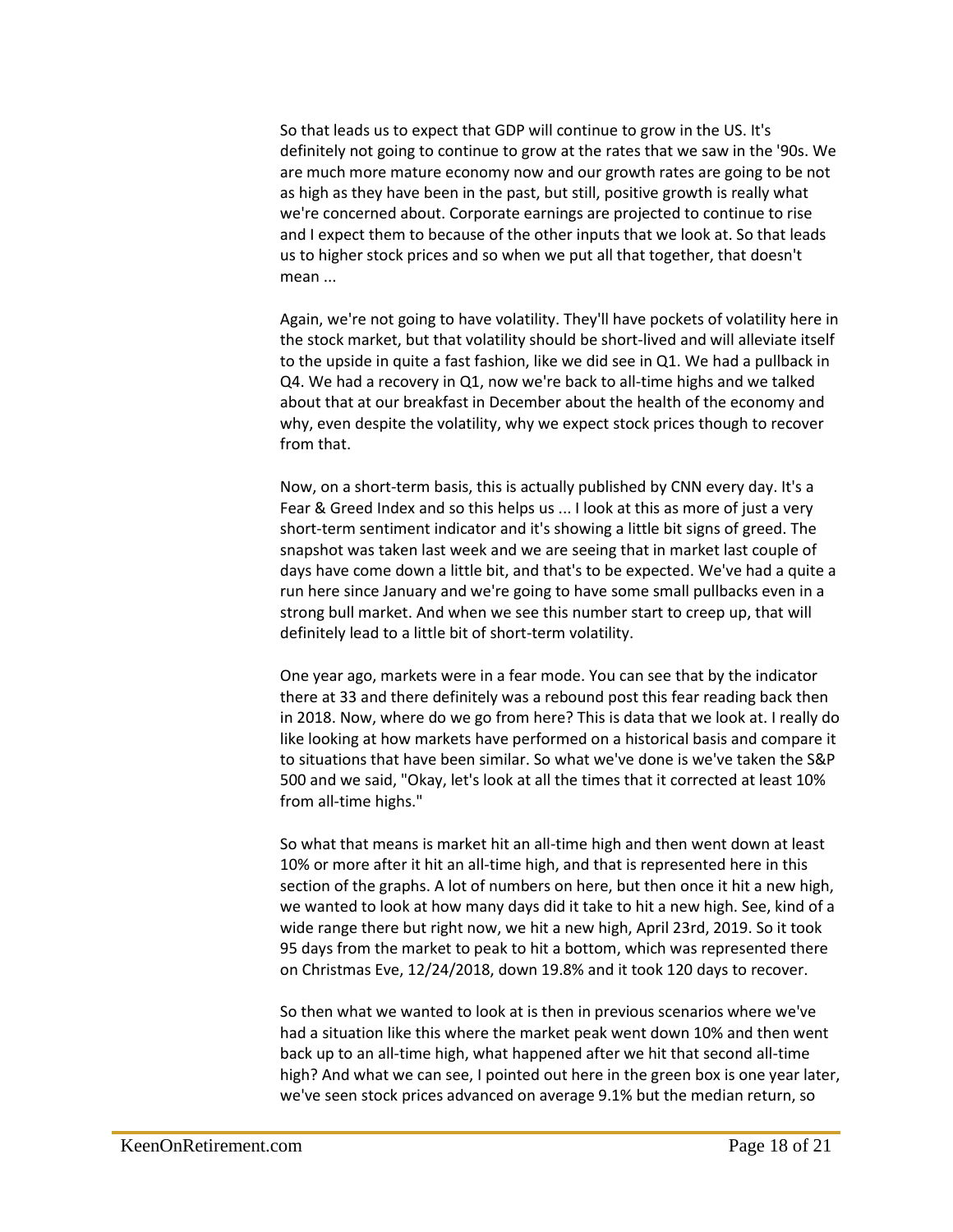medians takes out the outliers is actually higher, 11.2% with positive returns 84% of the time. So we have significant tailwind when we look at this and say, "From historical basis, when markets hit all-time highs, they tend to move higher."

So over the next 12 months, we expect stock prices to move higher, a very strong dataset here to support that and then when we couple that with our framework when we look at, "How healthy is the economy? How healthy is the consumer? Does that lead to better corporate earnings, which would lead to higher stock prices?" And I'd say the answer's yes, which then I believe that we're going to see this play out. This is not a point to point basis. So, again, not to say that it's going to go in a straight line, we will expect some volatility, but we look up a year from now, we definitely do see higher stock prices.

And so with that, I know we've gone just a little bit over the hour mark here, but that's just to summarize our overall framework. That's our outlook and those are the components and so our goal is actually to have these webinars on a quarterly basis and cover this data, and a lot of the data will be similar. So that, one, we're going to point out the trends from period to period so that I can show you, "Here's what we were looking at in previous sessions and here's where that data is today."

And so you can understand what our view is on the market and that does have implications on our weightings and that's our ... One, from a high level, how much do we have in stocks versus bonds? But then all of the different asset classes that we own inside the investments as well. So with all that being said, all that, that we appointed out on this presentation, we are maintaining our equity holdings. We believe that markets will continue to move higher, so not looking at underweighting stocks at this point, considering all of that and then also of course keeping things rebalanced and whatnot. So you'll see those situations happen as we go through.

Now I'll take a second here, compile some questions just to see if anyone has any questions, feel free to submit them. I see a few of them coming in here today and as Bill mentioned as well, we are going to have a replay available for this in very short order too. So I know we cover a lot of stuff, so sometimes people like to come back and review those things as well. So I'll just take a second here and get these questions compiled.

Okay, got a few questions here. One of the questions that I've gotten is on the unemployment. I talk a lot about unemployment in the jobs market and the question is on the unemployment rate. So I didn't show a graph of that. I typically do, but the unemployment rate, yes, it's about 3.8% here in the United States. The question is, does that represent ... Is that a good metric to follow? I hear a lot about unemployed people or underemployed or people not getting counted and so should we be watching the unemployment rates?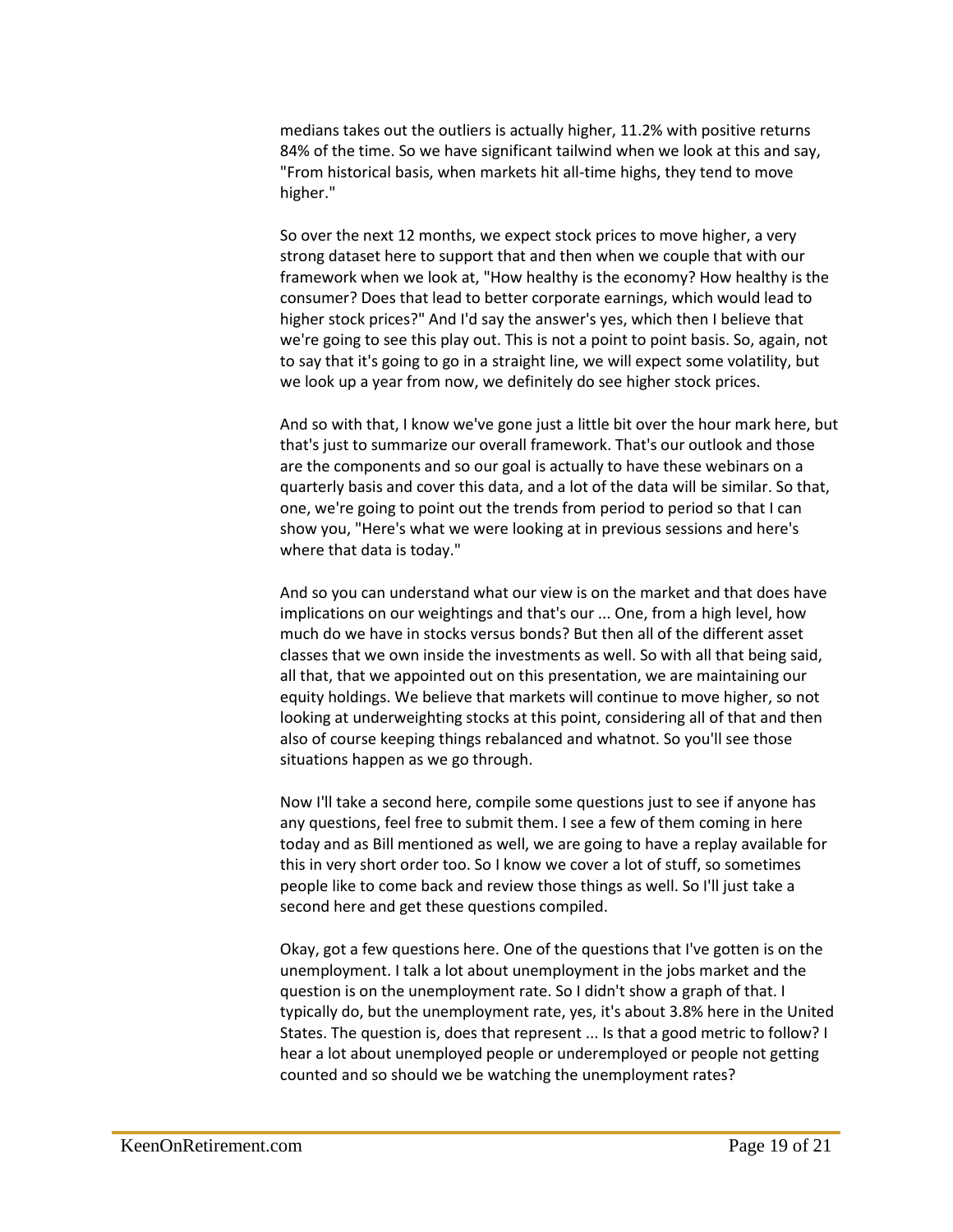So what the unemployment rate does measure, at least the one that is widely followed, is just individuals that are actively looking for work that aren't employed. So if you dropped down in the workforce, you're not included into the unemployment rate. So there's a few different measures of that. The government does measure how many people have taken a job that they're overqualified for or have dropped out of the workforce and that number peaked in 2010, and that was close to 17% and now it's around 7.5%, and the long-term trend is actually closer to 10.

So that number of individuals that are both unemployed and underemployed and dropped out of the workforce has trended significantly lower since the great recession in '09. So, even though we see the headline number at 3.8%, that doesn't necessarily include everybody, but the broader measure is on that same path. It's still on that same curve. The other kind of component with the unemployment rate is around wages too. People ask about wages a lot and is that a good metric? Because they hear wages aren't rising.

I showed that real disposable income per capita. Now, when we look at that measure, that can get skewed by high-income earners because when we just take the number and divided into the population, if there's a high number, that's going to skew it a little bit. But we can also just look at growth of wages for production and non-supervisory individuals as well, and that number has been continuing to trend higher just as the real disposable income as well. So when we break it up and we look at it in different components, where we look at what are the executives and management making compared to what the production and non-supervisory individuals are making, they're both headed in the same direction and still growing. So, again, on the wage front, things are looking good for everybody.

A question here I have too is on the projection of the debt to GDP, that ratio and when the projection was run out to 2049, is that a concern? In a vacuum, we would prefer less debt than more debt, but at the same time when rates are low, debt is a way to pre-fund certain things that we couldn't do if we didn't have the cash available. And so when we are taking on long-term debt at very low rates, whether it's an individual or institution or government, they're able to fund a lot of different projects and what have you, that they may not have been otherwise able to do so.

Now, what we're concerned about is just their ability to service debt, not ever pay off the debt. Just to be able to make the payments on it and the way they're able to make the payments on it is future tax revenues. If the economy can continue to grow at a ... And when they're projecting out their growth rates, by the way, on the economy, they're only using about 2%. Q1 GDP in 2019 just came in at 3.2, very strong number, but when they are projecting it out, they're using 2%. So if the economy can continue to grow and expand, that actually will grow future tax revenue, which will help continue to make those debt service payments.